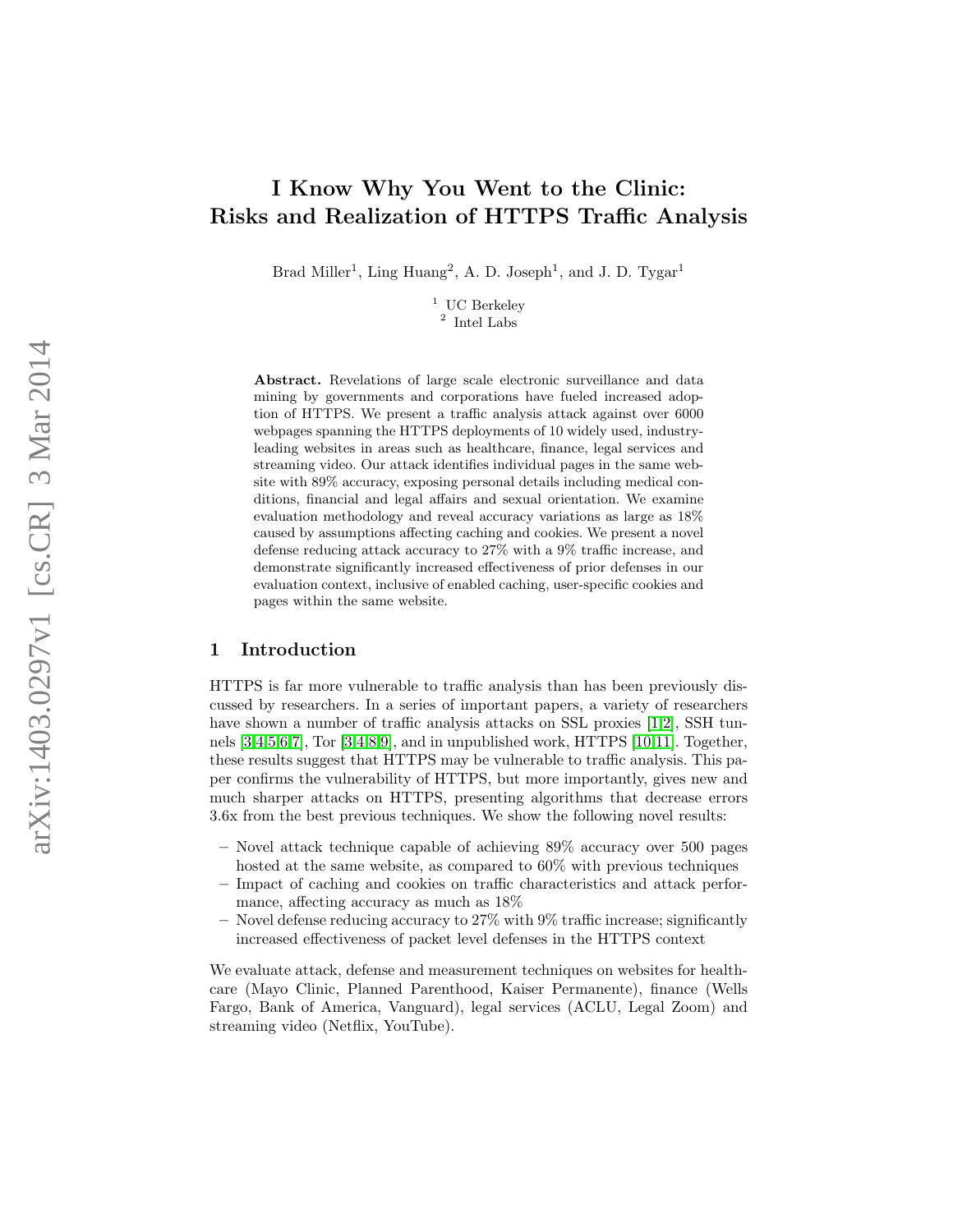We design our attack to distinguish minor variations in HTTPS traffic from significant variations which indicate distinct traffic contents. Minor traffic variations may be caused by caching, dynamically generated content, or user-specific content including cookies. Our attack applies clustering techniques to identify patterns in traffic. We then use a Gaussian distribution to determine similarity to each cluster and map traffic samples into a fixed width representation compatible with a wide range of machine learning techniques. Due to similarity with the Bag-of-Words approach to document classification, we refer to our technique as Bag-of-Gaussians (BoG). This approach allows us to identify specific pages within a website, even when the pages have similar structures and shared resources. After initial classification, we apply a hidden Markov model (HMM) to leverage the link structure of the website and further increase accuracy. We show our approach achieves substantially greater accuracy than attacks developed by Panchenko et al. (Pan) [\[8\]](#page-24-7), Liberatore and Levine (LL) [\[6\]](#page-24-5), and Wang et al. [\[9\]](#page-24-8).

We also present a novel defense technique and evaluate several previously proposed defenses. We consider deployability both in the design of our technique and the selection of previous techniques. Whereas the previous, and less effective, techniques could be implemented as stateless packet filters, our technique operates statelessly at the granularity of individual HTTP requests and responses. Our evaluation demonstrates that some techniques which are ineffective in other traffic analysis contexts have significantly increased impact in the HTTPS context. For example, although Dyer et al. report exponential padding as only decreasing accuracy of the Panchenko classifier from 97.2% to 96.6%, we observe a decrease from  $60\%$  to  $22\%$  [\[5\]](#page-24-4). Our novel defense reduces the accuracy of the BoG attack from 89% to 27% while generating only 9% traffic overhead.

We conduct our evaluations using a dataset of 463,125 page loads collected from 10 websites during December 2013 and January 2014. Our collection infrastructure includes virtual machines (VMs) which operate in four separate collection modes, varying properties such as caching and cookie retention across the collection modes. By training a model using data from a specific collection mode and evaluating the model using a different collection mode, we are able to isolate the impact of factors such as caching and user-specific cookies on analysis results. We present these results along with insights into the fundamental properties of the traffic itself.

Section [2](#page-1-0) presents the risks posed by HTTPS traffic analysis and adversaries who may be motivated and capable to conduct attacks. Section [3](#page-4-0) reviews prior work, and in section [4](#page-6-0) we present the core components of our attack. Section [5](#page-13-0) presents the impact of evaluation conditions on reported attack accuracy, section [6](#page-18-0) evaluates our attack, and section [7](#page-21-0) presents and evaluates defense techniques. In Section [8](#page-23-0) we discuss results and conclude.

# <span id="page-1-0"></span>2 Risks of HTTPS Traffic Analysis

This section presents an overview of the potential risks and attackers we consider in analyzing HTTPS traffic analysis attacks. Section [2.1](#page-2-0) describes four categories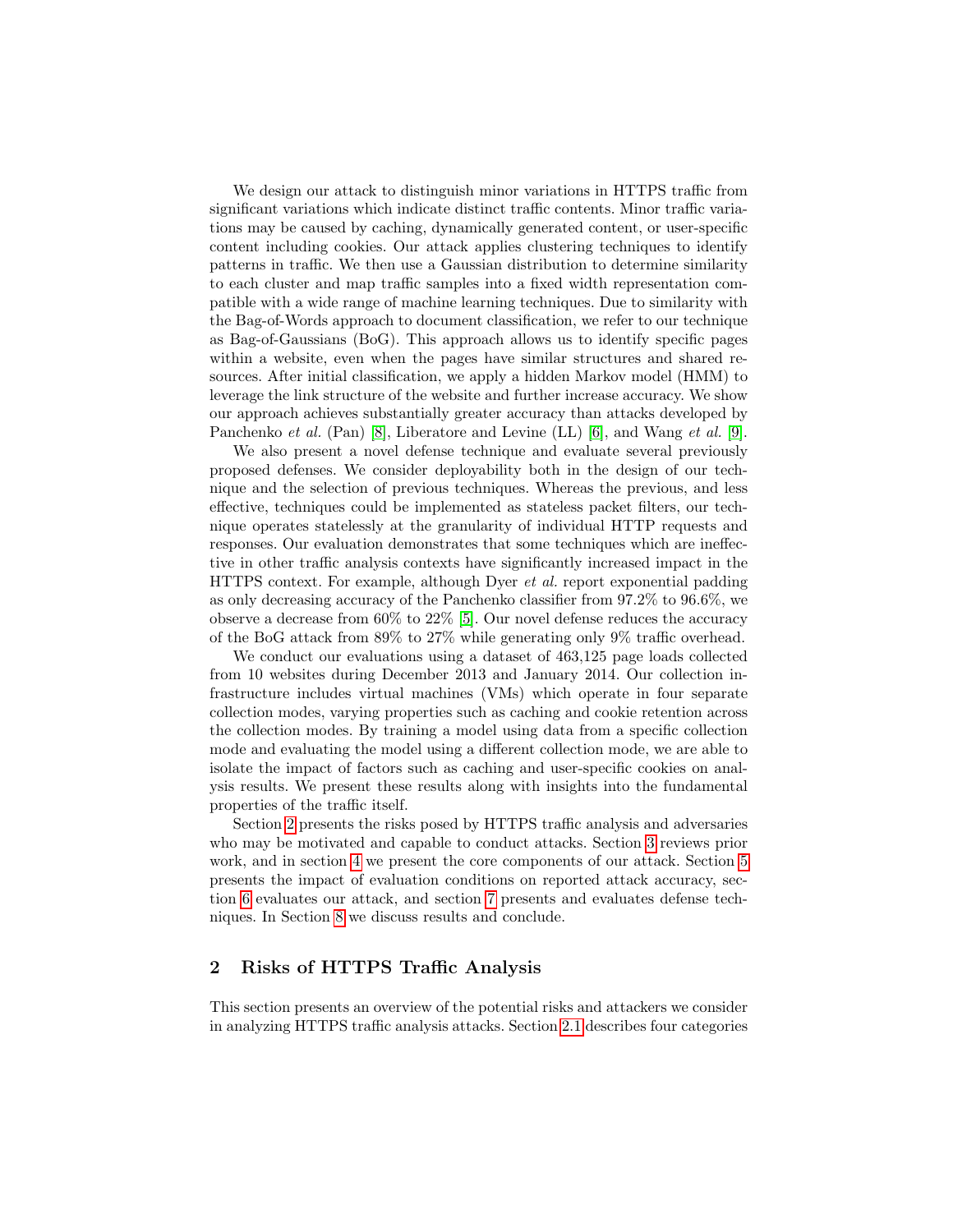of content, each of which we explore in this work, and potential consequences of a privacy violation in each category. Section [2.2](#page-3-0) discusses adversaries who may be motivated and capable to conduct the attacks discussed in section [2.1.](#page-2-0)

#### <span id="page-2-0"></span>2.1 Privacy Applications of HTTPS

We present several categories of website in which the specific pages accessed by the user are more interesting than the mere fact that the user is visiting the website at all. This notion is present in traditional privacy concepts such as patient confidentiality or attorney-client privilege, where the content of a communication is substantially more sensitive than the simple presence of communication.

Healthcare Many medical conditions or procedures are associated with significant social stigma. We examine the websites of Planned Parenthood, Mayo Clinic and Kaiser Permanente, a healthcare provider serving 9 million members in the US. The page views of these websites have the potential to reveal whether a pending procedure is an appendectomy or an abortion, or whether a chronic medication is for diabetes or HIV/AIDS. These types of distinctions and others can form the basis for discrimination or persecution and represent an easy opportunity to target advertising for products which consumers are highly motivated to purchase. Beyond personal risks, the health care details of corporate and political leaders can also have significant financial implications, as evidenced by Apple stock fluctuations in response to reports, both true and false, of Steve Jobs's health [\[12\]](#page-24-11).

Legal There are many common reasons for interaction with a lawyer, such as completing a will, filing taxes, or reviewing a contract. However, contacting a lawyer to investigate divorce, bankruptcy, or legal options as an undocumented immigrant may attract greater interest. Since some legal advice is relatively unremarkable while other advice may require strict privacy, the specific details of legal services are more interesting than mere interaction with a lawyer. Our work examines LegalZoom, a website offering legal services spanning the above themes and others. We additionally examine the American Civil Liberties Union (ACLU), which offers legal information and actively litigates on a wide range of sensitive topics including LGBT rights, human reproduction and immigration.

Financial While most consumers utilize some form of financial products to manage their personal finances, the exact products a person uses reveal a great deal more about their personal circumstances. For example, a user with educational savings accounts likely has children, a joint account is an indicator of a long term relationship, and high volume mutual funds offering reduced fees likely indicate high levels of minimum net worth. Our work examines Bank of America and Wells Fargo, both large banks in the US, as well as Vanguard, a firm offering a range of investment vehicles and brokerage services.

Streaming Video As demonstrated during the Netflix Prize contest and ensuing \$9 million settlement, the video rental history of an individual can potentially reveal information as personal as sexual orientation [\[13,](#page-25-0)[14\]](#page-25-1). Beyond any guarantees given in privacy policies, video rentals in the US are additionally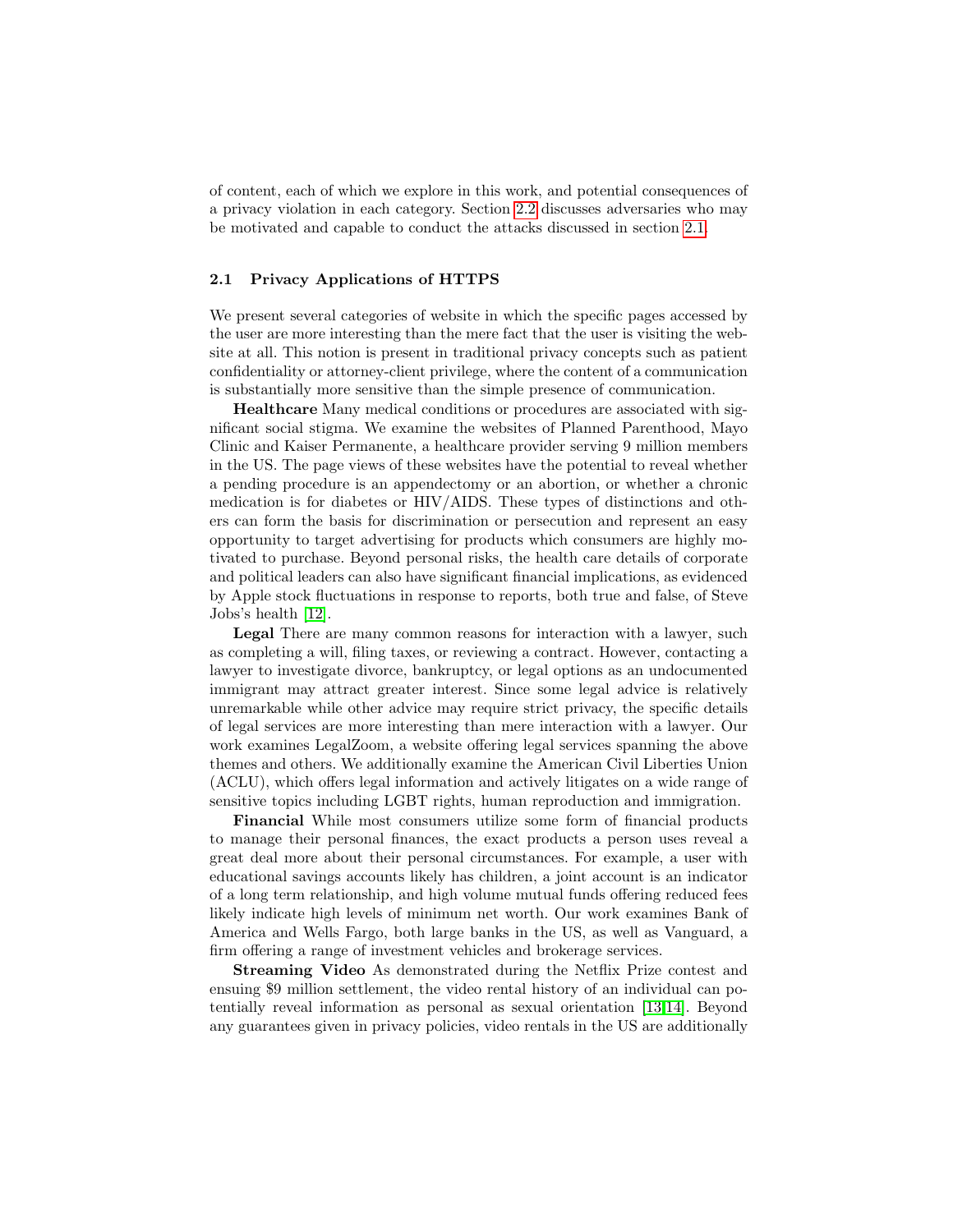protected by law [\[15\]](#page-25-2). We examine YouTube and Netflix, both of which offer streaming videos covering a wide range of topics.

#### <span id="page-3-0"></span>2.2 Attack Settings

Having reviewed the possible consequences of traffic analysis attacks against HTTPS, we now examine situations in which an adversary may be motivated and capable to learn the types of private details previously discussed. Note that all capable adversaries must have at least two abilities. The adversary must be able to visit the same webpages as the victim, allowing the adversary to identify patterns in encrypted traffic indicative of different webpages. The adversary must also be able to observe victim traffic, allowing the adversary to match observed traffic with previously learned patterns.

ISP Snooping ISPs are uniquely well positioned to target and sell advertising since they have the most comprehensive view of the consumer. Both ISPs [\[16](#page-25-3)[,17\]](#page-25-4) and commercial chains of wi-fi access points [\[18\]](#page-25-5), have shown efforts to mine customer data and/or sell advertising. Traffic analysis vulnerabilities would allow ISPs to conduct data mining despite the presence of encryption. Separate from electronic ad delivery, access points associated with businesses such as cafes and hotels could also deliver ads along with transaction receipts, physical mailings, or other special offers.

Employee Monitoring Employers have the ability to monitor the online activities of employees connected to an employer provided network, regardless of whether the device in use is a personal or corporate device. This power has been abused by extensively monitoring the activities of employees [\[19\]](#page-25-6), even extending to whistleblowers whose communications are protected by law [\[20\]](#page-25-7). Traffic analysis would allow employers to remove many of the protections expected by employees using HTTPS to protect their sensitive communications from untrusted parties.

Surveillance While revelations of NSA surveillance spanning from social media to World of Warcraft are an unwelcome surprise to many [\[21,](#page-25-8)[22,](#page-25-9)[23,](#page-25-10)[24\]](#page-25-11), other governments around the world have long employed these practices [\[25,](#page-25-12)[26\]](#page-25-13). When asked about the efficacy of encryption, Snowden maintained "Encryption works. Properly implemented strong crypto systems are one of the few things that you can rely on. Unfortunately, endpoint security is so terrifically weak that NSA can frequently find ways around it" [\[27\]](#page-25-14). Despite this assertion, we still see NSA surveillance efforts specifically targeting HTTPS [\[28\]](#page-25-15), indicating the value of removing side-channel attacks to ensure that HTTPS is "properly implemented."

Censorship Although the consequences of forbidden internet activity can include imprisonment and beyond in some settings, in other contexts broad filtering efforts have resulted in lower grade punishments designed to deter further transgression and encourage self-censorship. For example, Chinese social media firm Sina has recently punished more than 100,000 users through account suspensions and occasional public admonishment for violating the country's "Seven Bottom Lines" guidelines for internet use [\[29\]](#page-25-16). Similarly, traffic analysis attacks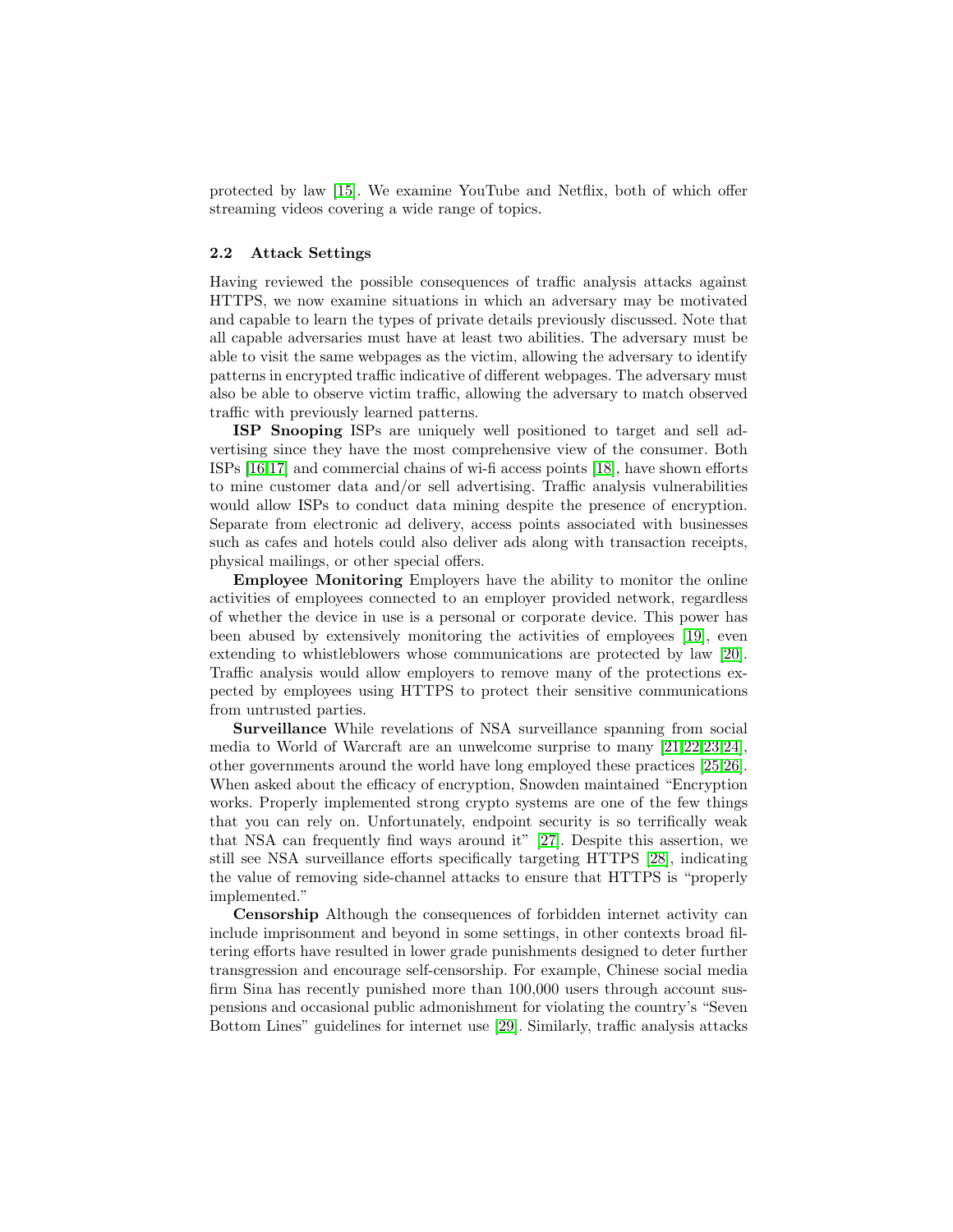<span id="page-4-1"></span>

|                                 | Privacy            | Page Set | Page Set         | Accuracy                       |       |            | Traffic     | Analysis       | Active                   |  |
|---------------------------------|--------------------|----------|------------------|--------------------------------|-------|------------|-------------|----------------|--------------------------|--|
| Author                          | Technology         | Scope    | Size             | $(\%)$                         | Cache | Cookies    | Composition | Primitive      | Content                  |  |
| Miller                          | <b>HTTPS</b>       | Closed   | 6396             | 89                             | On    | Individual | Single Site | Packet         | On                       |  |
| $Hintz$ [1]                     | SSL proxy          | Closed   | 5.               | 100                            | ?     | Individual | Homepages   | Request        | $\overline{?}$           |  |
| $\text{Sun}$ [2]                | SSL proxy          | Open     | 2,000<br>100,000 | 75 (TP)<br>$1.5$ (FP)          | Off   | Universal  | Single Site | Request        | Off                      |  |
| Cheng $[10]$                    | <b>HTTPS</b>       | Closed   | 489              | 96                             | Off   | Individual | Single Site | Request        | Off                      |  |
| Danezis [11]                    | <b>HTTPS</b>       | Closed   | ?                | 89                             | n/a   | n/a        | Single Site | Request        | n/a                      |  |
| Herrmann [3]                    | SSH tunnel         | Closed   | 775              | 97                             | Off   | Universal  | Homepages   | Packet         | $\overline{?}$           |  |
| Cai $[4]$                       | SSH tunnel         | Closed   | 100              | 92                             | Off   | Universal  | Homepages   | Packet         | Scripts                  |  |
| $Dyer$ [5]                      | SSH tunnel         | Closed   | 775              | 91                             | Off   | Universal  | Homepages   | Packet         | ?                        |  |
| Liberatore<br>$\lceil 6 \rceil$ | SSH tunnel         | Closed   | 1000             | 75                             | Off   | Universal  | Homepages   | Packet         | Flash                    |  |
| Bissias [7]                     | SSH tunnel         | Closed   | 100              | 23                             | ?     | Universal  | Homepages   | Packet         | ?                        |  |
| Wang $[9]$                      | Tor                | Open     | 100<br>1000      | 95 (TP)<br>$.06$ (FP)          | Off   | Universal  | Homepages   | Packet         | Off                      |  |
| Wang $[9]$                      | Tor                | Closed   | 100              | 91                             | Off   | Universal  | Homepages   | Packet         | Off                      |  |
| Cai [4]                         | Tor                | Closed   | 100              | 78                             | On    | Universal  | Homepages   | Packet         | Scripts                  |  |
| $\operatorname{Cai}$ [4]        | Tor                | Closed   | 800              | 70                             | Off   | Universal  | Homepages   | Packet         | Scripts                  |  |
| Panchenko [8]                   | Tor                | Closed   | 775              | 55                             | Off   | Universal  | Homepages   | Packet         | Off                      |  |
| Panchenko [8]                   | Tor                | Open     | 5<br>1,000       | 56-73 (TP)<br>$.05 - .89$ (FP) | Off   | Universal  | Homepages   | Packet         | Off                      |  |
| Herrmann [3]                    | Tor                | Closed   | 775              | 3                              | Off   | Universal  | Homepages   | Packet         | $\overline{\phantom{a}}$ |  |
| Coull [30]                      | Anonymous<br>Trace | Open     | 50<br>100        | 49<br>.18                      | On    | Universal  | Homepages   | <b>NetFlow</b> | Flash $\&$<br>Scripts    |  |

Table 1: Prior works have focused almost exclusively on website homepages accessed via proxy. Cheng and Danezis work is preliminary and unpublished. Evaluations for both works parse object sizes from unencrypted traffic or server logs, which is not possible for actual encrypted traffic. Note that "?" indicates the author did not specify the property; several properties did not apply to Danezis as his evaluation used HTTP server logs. All evaluations used Linux with Firefox (FF) 2.0-3.6, except for Hintz and Sun (IE5), Cheng (Netscape), Wang (FF10) and Miller (FF22).

could be used to degrade or block service for users suspected of viewing prohibited content over encrypted connections.

# <span id="page-4-0"></span>3 Prior Work

In this section we review attacks and defenses proposed in prior work, as well as the contexts in which work is evaluated. Comparisons with prior work are limited since much work has targeted specialized technologies such as Tor.

Table [1](#page-4-1) presents an overview of prior attacks. The columns are as follows:

- Privacy Technology The encryption or protection mechanism analyzed for traffic analysis vulnerability. Note that some authors considered multiple mechanisms, and hence appear twice.
- Page Set Scope Closed indicates the evaluation used a fixed set of pages known to the attacker in advance. Open indicates the evaluation used traffic from pages both of interest and unknown to the attacker. Whereas open conditions are appropriate for Tor, closed conditions are appropriate for HTTPS.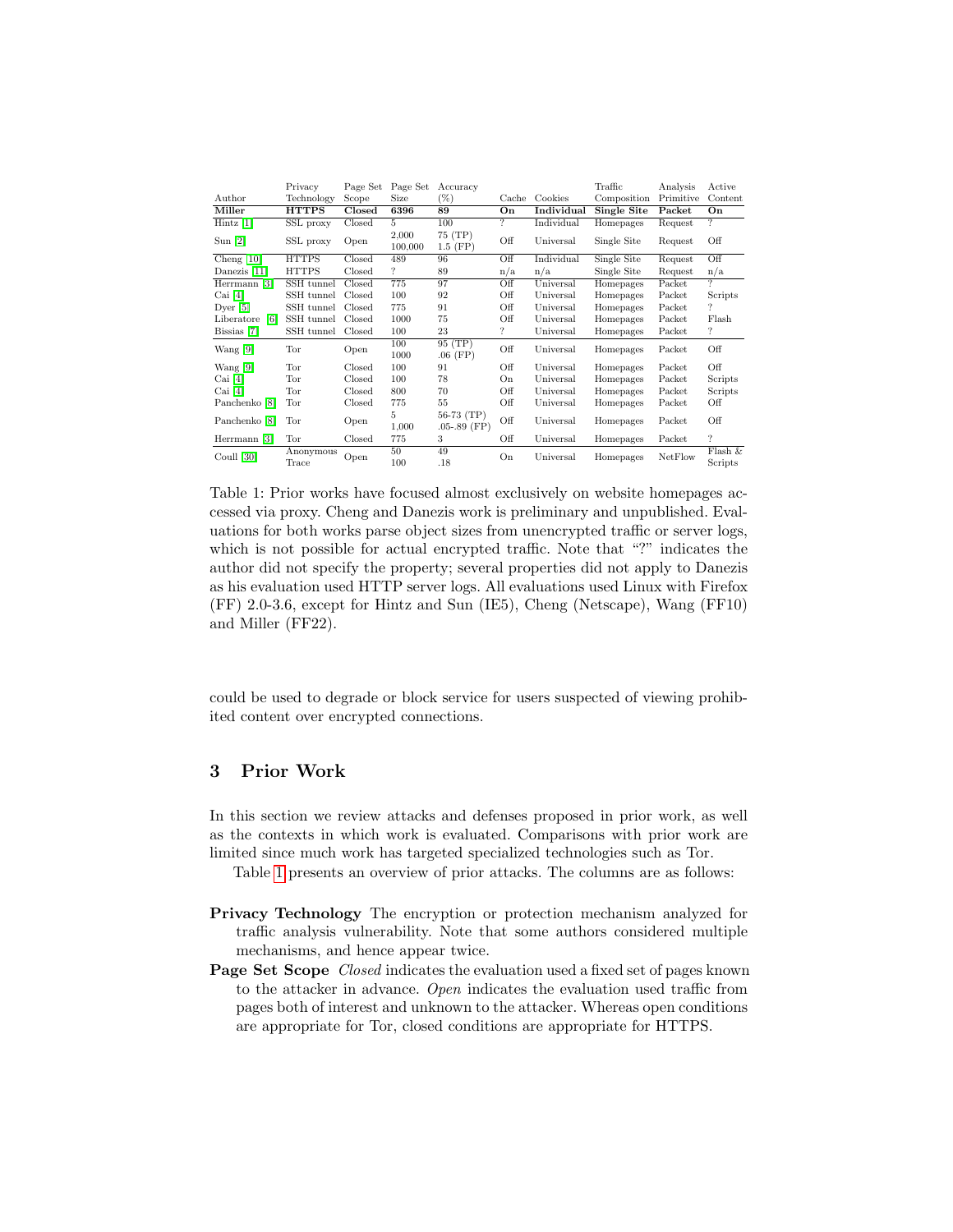- Page Set Size For closed scope, the number of pages used in the evaluation. For open scope, the number of pages of interest to the attacker and the number of background traffic pages, respectively.
- Accuracy For closed scope, the percent of pages correctly identified. For open scope, the true positive (TP) rate of correctly identifying a page as being within the censored set and false positive  $(FP)$  rate of identifying an uncensored page as censored.
- Cache *Off* indicates caching disabled. On indicates default caching behavior.
- Cookies Universal indicates that training and evaluation data were collected on the same machine or machines, and consequently with the same cookie values. Individual indicates training and evaluation data were collected on separate machines with distinct cookie values.
- Traffic Composition Single Site indicates the work identified pages within a website or websites. *Homepages* indicates all pages used in the evaluation were the homepages of different websites.
- Analysis Primitive The basic unit on which traffic analysis was conducted. Request indicates the analysis operated on the size of each object (e.g. image, style sheet, etc.) loaded for each page. Packet indicates meta-data observed from TCP packets. NetFlow indicates network traces anonymized using Net-Flow.
- Active Content Indicates whether Flash, JavaScript, Java or any other plugins were enabled in the browser.

Several works require discussion in addition to Table [1.](#page-4-1) Danezis focused on the HTTPS context, but evaluated his technique using HTTP server logs at request granularity, removing any effects of fragmentation, concurrent connections or pipelined requests [\[11\]](#page-24-10). Cheng et al. also focused on HTTPS and conducted an evaluation using traffic from an HTTP website intentionally selected for its static content [\[10\]](#page-24-9). Both works were unpublished, and operated on individual object sizes parsed from the unencrypted traffic rather than packet metadata. Likewise, the approaches of Sun  $et$  al. and Hintz  $et$  al. also assume the ability to parse entire object sizes from traffic [\[1,](#page-24-0)[2\]](#page-24-1). For these reasons, we compare our work to Liberatore and Levine, Panchenko *et al.* and Wang *et al.* as these are more advanced and recently proposed techniques.

Herrmann [\[3\]](#page-24-2) and Cai [\[4\]](#page-24-3) both conduct small scale preliminary evaluations which involve enabling the browser cache. In contrast to our evaluation, these evaluations only consider website homepages and all pages are loaded in a fixed, round-robin order. Herrmann additionally increases the cache size from the default to 2GB, reducing the likelihood of any cache evictions and stabilizing traffic. With caching enabled, Herrmann and Cai both observe approximately a 5% decrease in accuracy for their techniques, and Cai reports slightly improved performance for the Panchenko classifier. We evaluate the impact of caching on pages within the same website, where caching will have a greater effect than on the homepages of different websites due to increased page similarity, and load pages in a randomized order for greater cache state variation.

Separate from attacks, we also review prior work relating to traffic analysis defense. Dyer et al. conduct a review of low level defenses operating on individual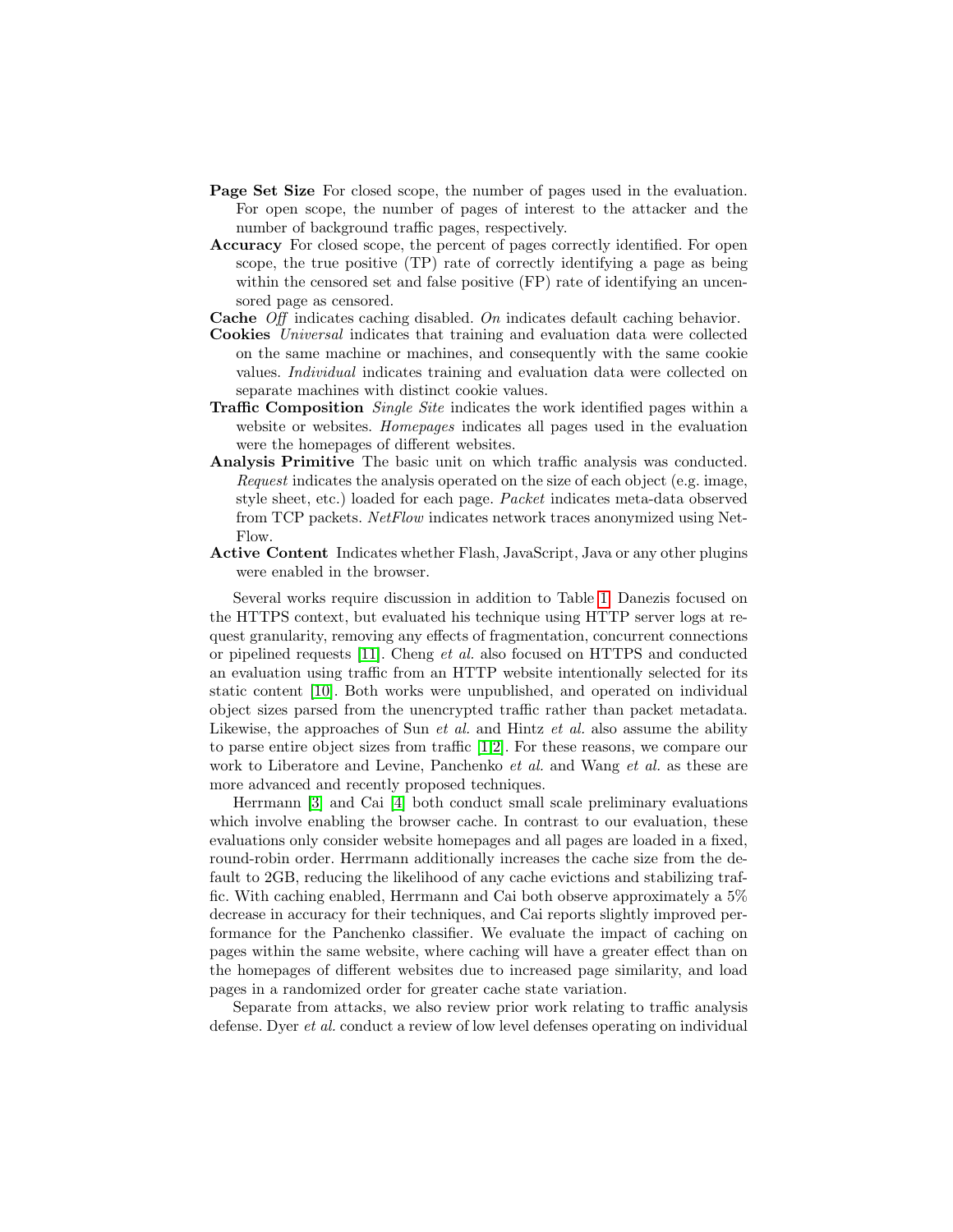<span id="page-6-1"></span>

Fig. 1: Attack Presentation. The dashed line separates training workflow (above) from attack workflow (below). Bubbles indicate the section in which the system component is discussed, with §A indicating Appendix A.

packets [\[5\]](#page-24-4). Dyer evaluates defenses using data released by Liberatore and Levine and Herrmann *et al.* which collect traffic from website home pages on a single machine with caching disabled. In this context, Dyer finds that low level defenses are ineffective against attacks which examine features aggregated over multiple packets. For example, the linear and exponential padding defenses, which pad packet sizes to multiples of 128 and powers of 2 respectively, reduce the accuracy of the Panchenko classifier at most from 97.2% to 96.6%. In our evaluation, which considers pages within the same website, enabled caching and identification of traces collected on machines separate from the attacker, we find that low level, stateless defenses can be considerably more effective than initially indicated by Dyer.

In addition to the packet level defenses evaluated by Dyer, many defenses have been proposed which operate at higher levels with additional cost and implementation requirements. These include HTTPOS [\[31\]](#page-25-18), traffic morphing [\[32\]](#page-25-19) and BuFLO [\[4,](#page-24-3)[5\]](#page-24-4). HTTPOS, unlike most defenses, works from the client side to perturb the traffic generated by manipulating various features of TCP and HTTP to affect packet size, object size, pipelining behavior, packet timing and other properties. These manipulations require some degree of coordination and support from the server. BuFLO aims to provide provable defense against traffic analysis attacks by sending a constant stream of traffic at a fixed packet size for a pre-set minimum amount of time. Given the effectiveness and advantages of lower level defenses in our evaluation context, we do not further explore these higher level approaches in our work.

## <span id="page-6-0"></span>4 Attack Presentation

In this section we present our attack. Figure [1](#page-6-1) presents an overview of the attack, depicting the anticipated workflow of the attacker as well as the subsections in which we discuss his efforts. In section [4.1,](#page-7-0) we present a formalism for identifying and labeling pages within a website and generating a site graph representing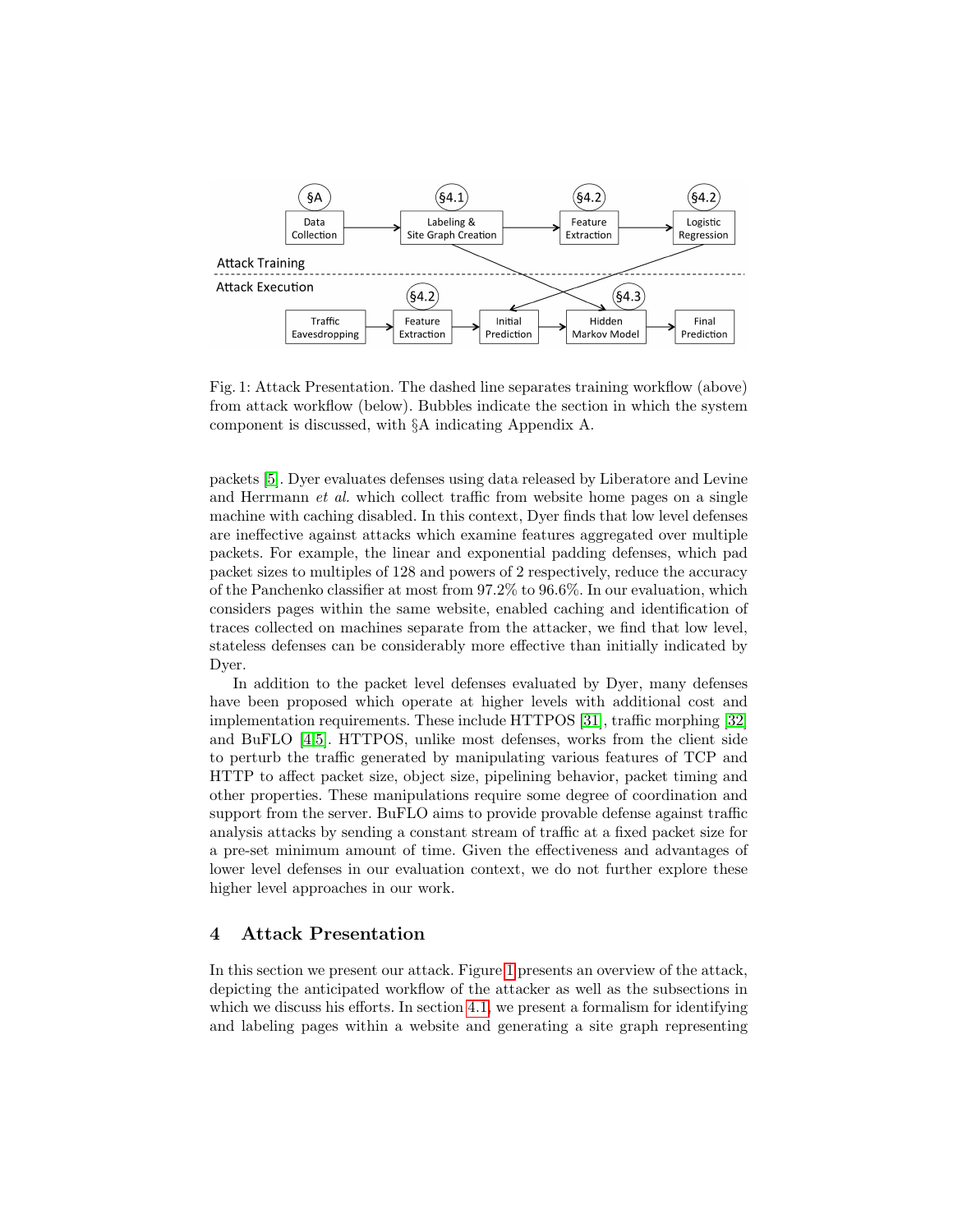the website link structure. Section [4.2](#page-10-0) presents the core of our classification approach: Gaussian clustering techniques that capture standard variations in traffic and allow logistic regression to robustly identify key objects which reliably differentiate pages. Having generated isolated predictions, we then leverage the site graph and sequential nature of the data in section [4.3](#page-12-0) with a hidden Markov model (HMM) to further improve accuracy.

Throughout this section we depend on several terms which we define as follows:

- Uniform Resource Locator (URL) A character string referencing a specific web resource, such as an image or HTML file.
- Webpage The set of resources loaded by a browser in response to the user clicking a link or otherwise entering a URL into the browser address bar. Two webpages are the same if a user could be reasonably expected to view their contents as substantially similar, regardless of the specific URLs fetched while loading the webpages or dynamic content such as advertising.
- Sample An instance of the traffic generated when a browser displays a webpage.
- Label A unique identifier assigned to each set of webpages which are the same. For example, two webpages which differ only in advertising will receive the same label, while webpages differing in core content are assigned different labels. Labels are assigned to samples in accordance with the webpage contained in the sample's traffic.
- Website A set of webpages such that the URLs which cause each webpage to load in the browser are hosted at the same domain.
- Site Graph A graph representing the link structure of a website. Nodes correspond to labels assigned to webpages within the website. Edges correspond to links between webpages, represented as the set of labels reachable from a given label.

#### <span id="page-7-0"></span>4.1 Label and Site Graph Generation

This section presents our approach to labeling and site graph generation. Merely treating the URL which causes a webpage to load as the label for the webpage is not sufficient for analyzing webpages within the same website. URLs may contain arguments, such as session IDs, which do not impact the content of the webpage and result in different labels aliasing webpages which are the same. This prevents accumulation of sufficient training samples for each label and hinders evaluation. URL redirection further complicates labeling; the same URL may refer to multiple webpages (e.g. error pages or  $A/B$  testing) or multiple URLs may refer to the same webpage. We present a labeling solution based on URLs and designed to accommodate these challenges. [3](#page-7-1) When labeling errors are inevitable, we prefer to have a single webpage aliased to multiple labels rather

<span id="page-7-1"></span><sup>3</sup> While URL redirection may be implemented within the web server or via JavaScript that alters webpage contents, allowing a single URL to represent many webpages, this behavior is limited in practice because website designers are motivated to allow search engines to link to webpages in search results.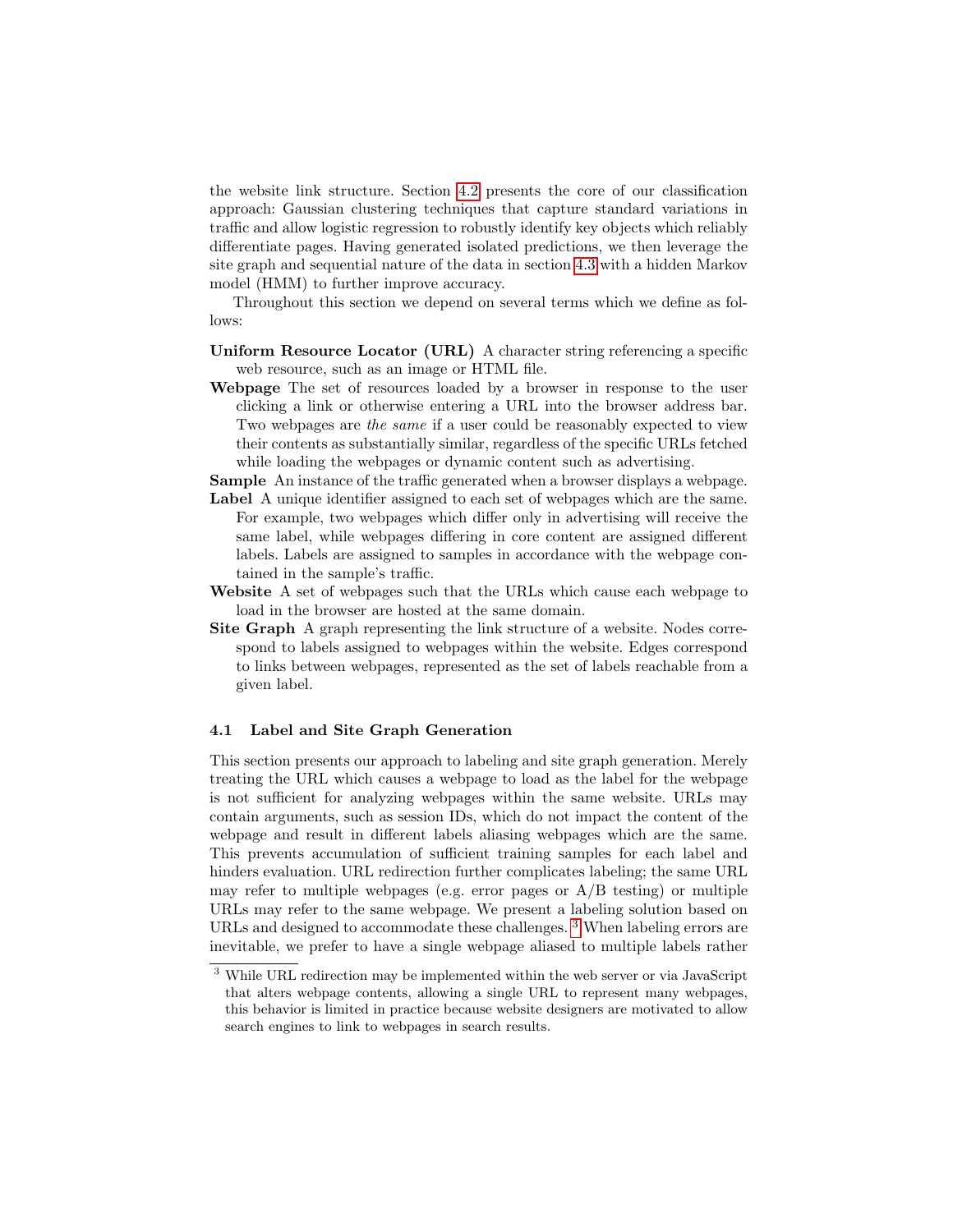than have multiple distinct pages aliased to a single label. The former may result in lower accuracy ratings, but it allows our attacker to learn correct information.

Our approach contains two phases. In the first phase, we conduct a preliminary crawl of the website, yielding many URLs from links encountered during the crawl. We then analyze these URLs to produce a canonicalization function which, given a URL, returns a canonical label for the webpage loaded as result of entering the URL into a browser address bar.<sup>[4](#page-8-0)</sup> We use the canonicalization function to produce a preliminary site graph, which guides further crawling activity. Our approach proceeds in two phases because the non-deterministic nature of URL redirections requires the attacker to conduct extensive crawling to observe the full breadth of both URLs and redirections, and crawling can not be conducted without a basic heuristic identifying URLs which likely alias the same webpage. As we describe below our approach allows, but does not require, the second crawl to be combined with training data collection. After the second phase is complete, both the labels and site graph are refined using the additional URLs and redirections observed during the crawl. We present our approach below.

Execute Preliminary Crawl The first step in developing labels and a site graph is to crawl the website. The crawl can be implemented as either a depthor breadth-first search, beginning at the homepage and exploring every link on a page up to a fixed maximum depth. We perform a breadth first search to depth 5. This crawl will produce a graph  $G = (U, E)$ , where U represents the set of URLs seen as links during the crawl, and  $E = \{(u, u') \in U \times U \mid u \text{ links to } u'\}$ represents links between URLs in U.

Produce Canonicalization Function Since multiple URLs may cause webpages which are effectively the same to load when entered into a browser address bar, the role of a canonicalization function is to produce a canonical label given a URL. The canonicalization function will be of the form  $C: U \to L$ , where  $C$  denotes the canonicalization function,  $U$  denotes the initial set of URLs, and L denotes the set of labels. To maintain the criterion that we error on the side of multiple labels aliasing the same webpage, our approach forces any URLs with different paths to be assigned different labels and selectively identifies URL arguments that appreciably impact webpage content for inclusion in the label. We were able to execute this phase on all websites we surveyed. See Appendix B for our full approach, including several heuristics independent of URL arguments which further guide canonicalization.

Canonicalize Initial Graph We use our canonicalization function to produce an initial site graph  $G' = (L, E')$  where L represents the set of labels on the website and  $E'$  represents links. We construct  $E'$  as follows:

$$
E' = \{ (C(u), C(u')) \mid (u, u') \in E \}
$$
 (1)

We define a reverse canonicalization function  $R : L \to \mathcal{P}(U)$  such that

$$
R(l) = \{ u \in U \mid C(u) = l \}
$$
\n(2)

Note that  $\mathcal{P}(X)$  denotes the *power set* of X, which is the set of all subsets of X.

<span id="page-8-0"></span><sup>4</sup> Note that we label pages based on the final URL after any URL redirection occurs.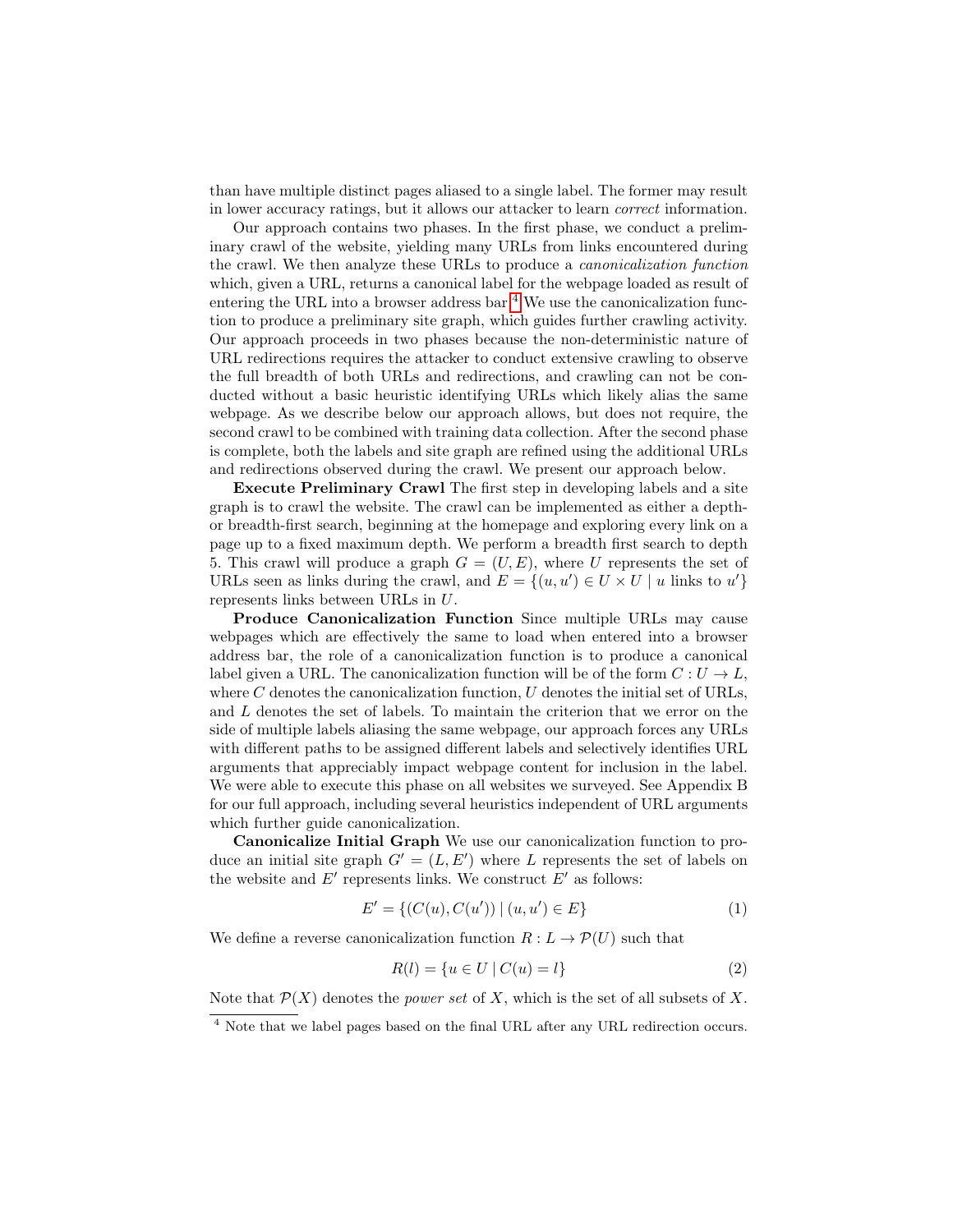Identify Browsing Sessions The non-deterministic nature of URL redirection requires the attacker to observe many redirection examples to finalize the site graph and canonicalization function. This process can also be used to collect training data. To collect training data and observe URL redirections the attacker builds a list of browsing sessions, each consisting of a fixed length sequence of labels. We fix the length of our browsing sessions to 75 labels. For cache accuracy, the attacker builds browsing sessions using a random walk through  $G'$ . Since the graph structure prevents visiting all nodes evenly, the attacker prioritizes labels not yet visited. When the portion of duplicate labels reaches a fixed threshold (we used 0.6), the attacker visits the remaining labels regardless of the graph link structure until all labels have received at least single visit. This process is repeated until the attacker has produced enough browsing sessions to collect the desired amount of training data; we collected at least 64 samples of each label in total.

Execute Browsing Sessions To generate traffic samples the attacker selects a URL u for each label l in a browsing session such that  $u \in R(l)$  and loads  $u$  and (all supporting resources) by effectively entering  $u$  into a browser address bar. The attacker records the value of document.location (once the entire webpage is done loading) to identify any URL redirections.  $U'$  denotes the set of final URLs which are observed in document.location. We define a new function  $T: U \to \mathcal{P}(U')$  such that  $T(u) = \{u' \in U' \mid u \text{ resolved at least}$ once to u'}. We use this to define a new translation  $T' : L \to \mathcal{P}(U')$  such that

$$
T'(l) = \bigcup_{u \in R(l)} T(u) \tag{3}
$$

Refine Canonicalization Function Since the set of final URLs  $U'$  may include arguments which were not present in the original set  $U$ , we refine our canonicalization function C to produce a new function  $C': U' \to L'$ , where  $L'$  denotes a new set of labels. The refinement is conducted using the same techniques as we used to produced C. Samples are labeled as  $C'(u') \in L'$  where  $u'$  denotes the value of document.location when the sample finished loading.

**Refine Site Graph** Since the final set of labels  $L'$  may contain labels which are not in  $L$ , the attacker must update  $G'$ . The update must maintain the property that any sequence of labels  $l'_0, l'_1, \dots \in L'$  observed during data collection must be a valid path in the final graph. Therefore, the attacker defines a new graph  $G'' = (U', E'')$  such that  $E''$  is defined as

$$
E'' = \{(u, u') \mid u \in T'(l) \land u' \in T'(l') \forall (l, l') \in E'\}
$$
(4)

We apply our canonicalization function  $C'$  to produce a final graph  $G''' =$  $(L', E''')$  where

$$
E''' = \{ (C'(u), C'(u')) \,\forall \,(u, u') \in E'' \}
$$
\n(5)

maintaining the property that any sequence of labels observed during training is a valid path in the final graph. Note that our evaluation generates a separate site graph for each model, using only redirections which occurred in training data.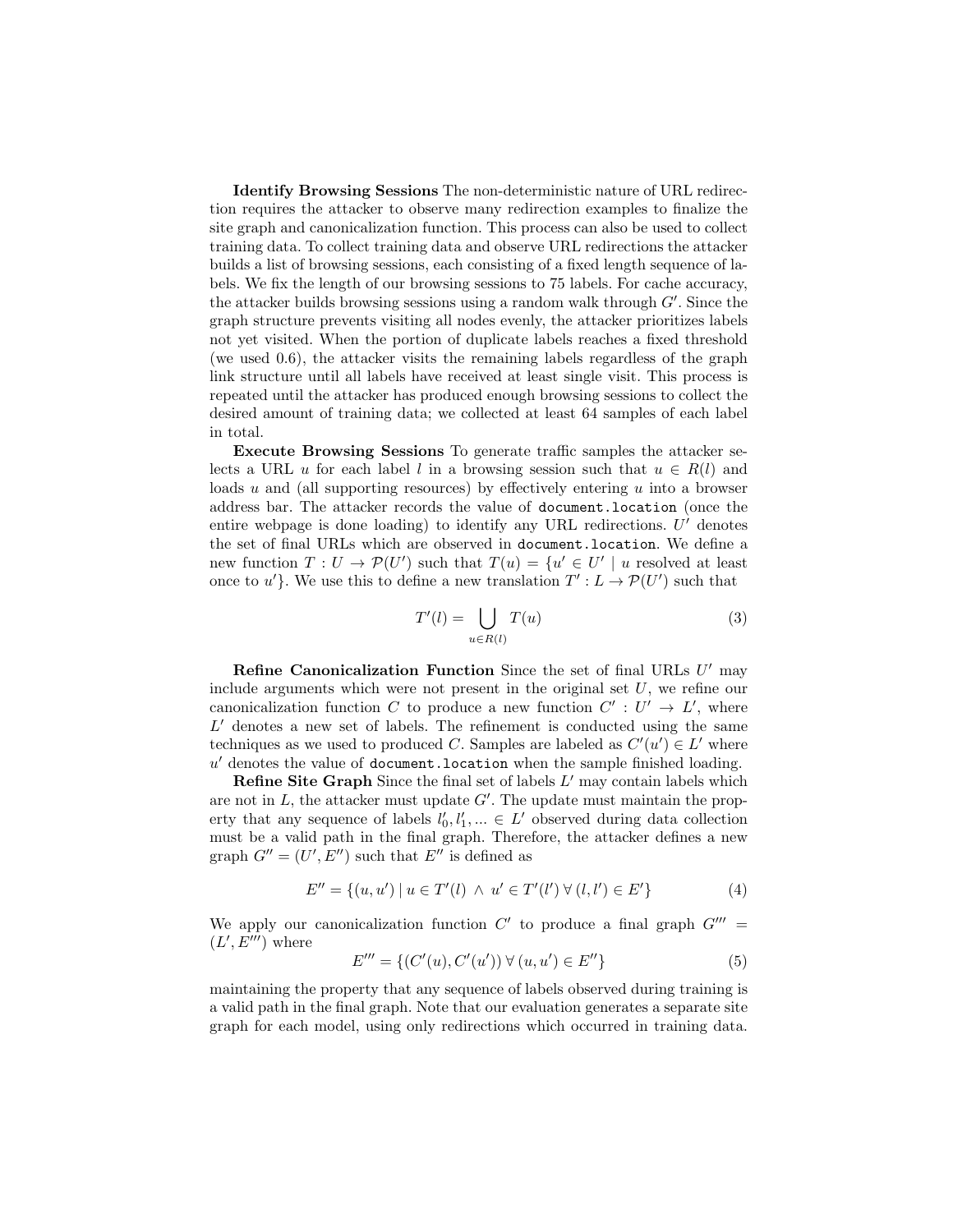<span id="page-10-1"></span>

|                    | Preliminary Site Graph |             |       |      | Selected Subset | Final Site Graph                  |      |                   |  |
|--------------------|------------------------|-------------|-------|------|-----------------|-----------------------------------|------|-------------------|--|
| Website            |                        | URLs Labels |       |      |                 | Avg. Links URLs Labels Avg. Links |      | Labels Avg. Links |  |
| ACLU               | 54398                  | 28383       | 130.5 | 1061 | 500             | 41.7                              | 506  | 44.7              |  |
| Bank of America    | 1561                   | 613         | 30.2  | 1105 | 500             | 30.3                              | 472  | 43.2              |  |
| Kaiser Permanente  | 1756                   | 780         | 29.7  | 1030 | 500             | <b>22.6</b>                       | 1037 | 141.1             |  |
| Legal Zoom         | 5248                   | 3973        | 26.8  | 602  | 500             | 11.8                              | 485  | 12.2              |  |
| Mayo Clinic        | 33664                  | 33094       | 38.1  | 531  | 500             | 12.5                              | 990  | 31.0              |  |
| <b>Netflix</b>     | 8190                   | 5059        | 13.8  | 2938 | 500             | 6.2                               | 926  | 9.0               |  |
| Planned Parenthood | 6336                   | 5520        | 29.9  | 662  | 500             | 24.8                              | 476  | 24.4              |  |
| Vanguard           | 1261                   | 557         | 28.4  | 1054 | 500             | 26.7                              | 512  | 30.8              |  |
| Wells Fargo        | 4652                   | 3677        | 31.2  | 864  | 500             | 17.9                              | 495  | 19.5              |  |
| YouTube            | 64348                  | 34985       | 7.9   | 953  | 500             | 4.3                               | 497  | 4.24              |  |

Table 2: Site graph and canonicalization summary. "Selected Subset" denotes the subset of the preliminary site graph which we randomly select for inclusion in our evaluation, "Avg. Links" denotes the average number of links per label, and "URLs" indicates the number of URLs seen as links in the preliminary site graph corresponding to an included label.

This leaves the possibility of a path in evaluation data which is not valid on the attacker site graph, but we did not find this to be an issue in practice.

For the purposes of this work, we augment the above approach to select a subset of the preliminary site graph for further analysis. By surveying a subset of each website, we are able to explore additional websites and browser configurations and remain within our resource constraints. We initialize the selected subset to include the label corresponding to the homepage, and iteratively expand the subset by adding a label reachable from the selected subset via the link structure of the preliminary site graph until 500 labels are selected. The set of links for the graph subset is defined as any links occurring between the 500 selected labels. Table [2](#page-10-1) presents properties of the preliminary site graph  $G'$ , selected subset, and the final site graph  $G'''$  for each of the 10 websites we survey. We implement the preliminary crawl using Python and the second crawl (i.e. training data collection) using the browsing infrastructure described in Appendix A.

#### <span id="page-10-0"></span>4.2 Feature Extraction and Machine Learning

This section presents our individual sample classification technique. First, we describe the information which we extract from a sample, then we describe processing to produce features for machine learning, and finally describe the application of the learning technique itself.

We initially extract traffic burst pairs from each sample. Burst pairs are defined as the collective size of a contiguous outgoing packet sequence followed by the collective size of a contiguous incoming packet sequence. Intuitively, contiguous outgoing sequences correspond to requests, and contiguous incoming sequences correspond to responses. All packets must occur on the same TCP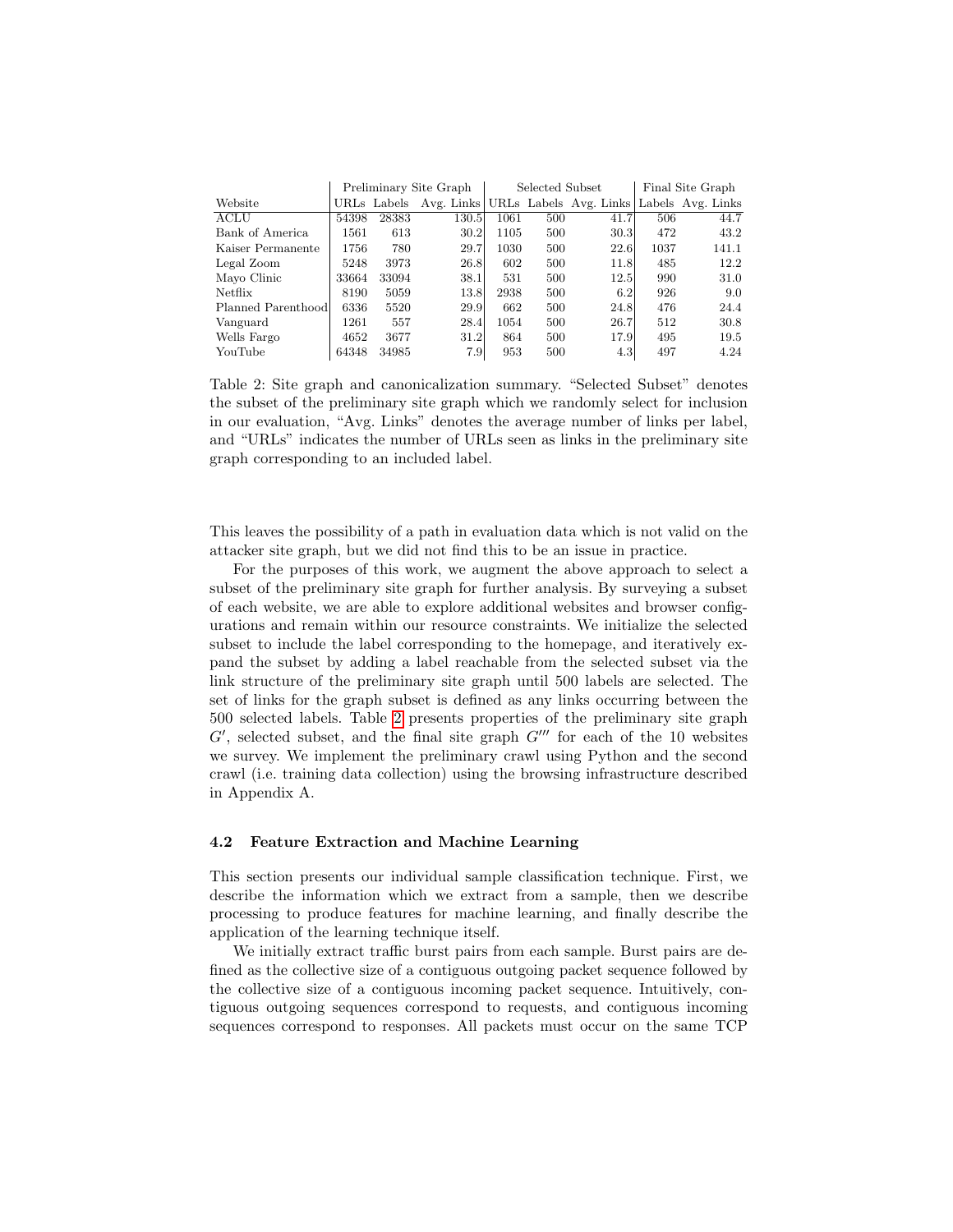<span id="page-11-4"></span><span id="page-11-1"></span>

<span id="page-11-3"></span><span id="page-11-2"></span><span id="page-11-0"></span>

|        |                                                                                      | τταιμιτ ναιμτο |                                  |  |  |  |  |  |  |  |
|--------|--------------------------------------------------------------------------------------|----------------|----------------------------------|--|--|--|--|--|--|--|
|        | Domain                                                                               |                |                                  |  |  |  |  |  |  |  |
| Domain |                                                                                      |                | Index   $1\ 2\ 3\ 4\ 5\ 6\ 7\ 8$ |  |  |  |  |  |  |  |
|        | Sample $\mathbf{x}(0.5, 60)$ $(1.6, 22)$ $\overline{(4.2, 30)}(1.1, 75)$ $(2.0, 25)$ |                | Sample $x .9 1 0 0 1 .8 1 0$     |  |  |  |  |  |  |  |
|        | Sample $+ (1.1, 22)$ (4.0, 75) (4.2, 21)                                             |                | Sample $\pm$ 9.8 1 0 0 0 0 0     |  |  |  |  |  |  |  |
|        | Sample $o (1.8, 22)(2.4, 83)(4.2, 25) (1.4, 75)(4.0, 50)$ Sample $o 1.9010 8.01$     |                |                                  |  |  |  |  |  |  |  |
|        | (d)                                                                                  |                |                                  |  |  |  |  |  |  |  |

Fig. 2: Table [2c](#page-11-0) displays the burst pairs extracted from three hypothetical samples. Figures [2a](#page-11-1) and [2b](#page-11-2) show the result of burst pair clustering. Figure [2d](#page-11-3) depicts the Bag-of-Gaussians features for each sample, where each feature value is defined as the total likelihood of all points from a given sample at the relevant domain under the Gaussian distribution corresponding to the feature. Our Gaussian similarity metric enables our attack to distinguish minor traffic variations from significant differences.

connection to minimize the effects of interleaving traffic. For example denoting outgoing packets as positive and incoming packets as negative, the sequence [+1420, +310, -1420, -810, +530, -1080] would result in the burst pairs [1730, 2230] and [530, 1080]. Analyzing traffic bursts removes any fragmentation effects. Additionally, treating bursts as pairs allows the data to contain minimal ordering information and go beyond techniques which focus purely on packet size distributions.

Once burst pairs are extracted from each TCP connection, the pairs are grouped using the second level domain of the host associated with the destination IP of the connection. All IPs for which the reverse DNS lookup fails are treated as a single "unknown" domain. Pairs from each domain undergo k-means clustering to identify commonly occurring and closely related tuples. Since tuples correspond to individual requests and pipelined series of requests, some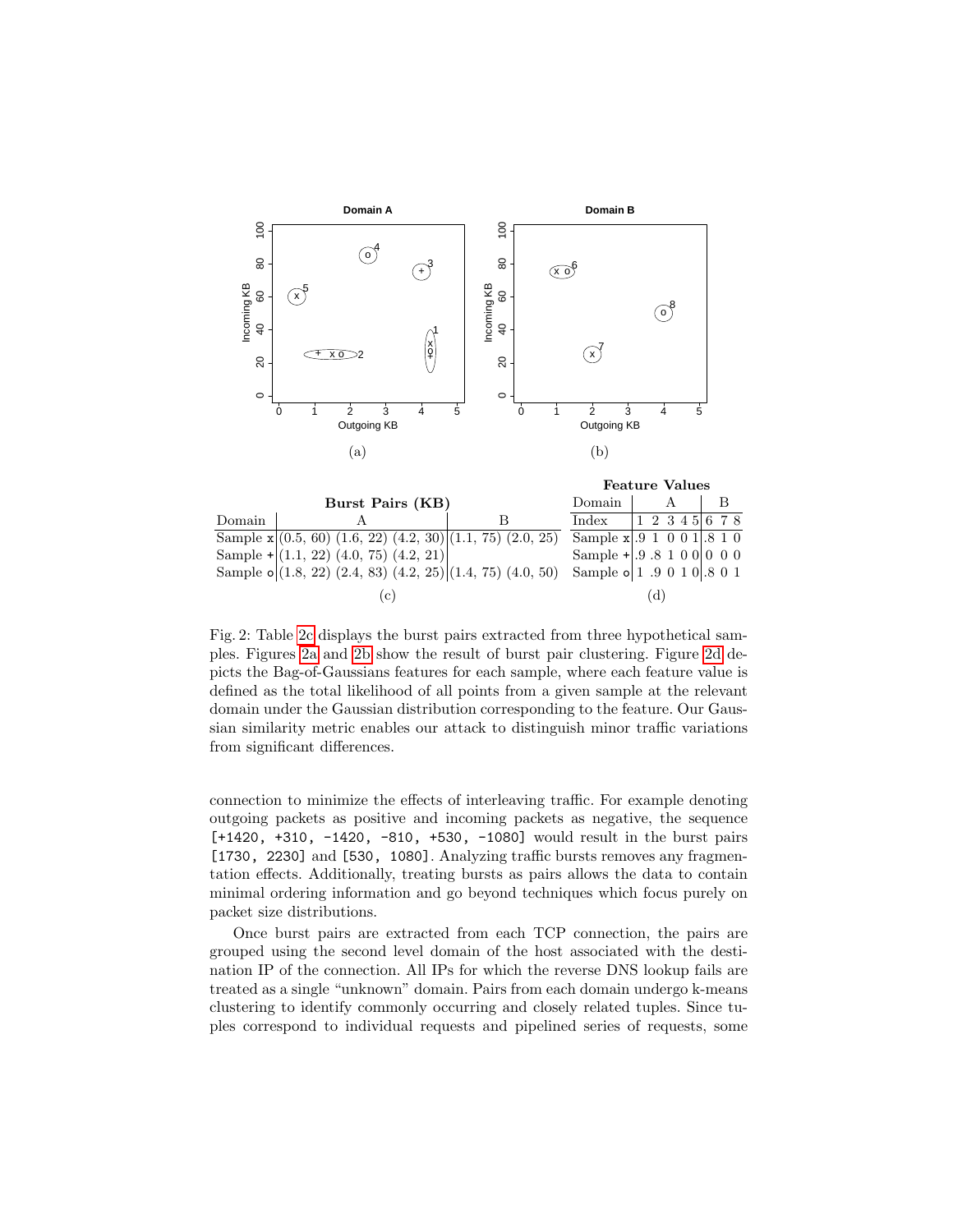tuple values will occur on multiple webpages while other tuples will occur only on individual webpages. Once clusters are formed we fit a Gaussian distribution to each cluster and treat each cluster as a feature dimension, producing our fixed-width feature vector. Features are extracted from samples by computing the extent to which each Gaussian is represented in the sample.

Figure [2](#page-11-4) depicts the feature extraction process using a fabricated example involving three samples and two domains. Clustering results in five clusters, indexed 1–5, for Domain A and three clusters, indexed 6–8, for Domain B. The feature vector thus has eight dimensions, with one corresponding to each cluster. Sample x has traffic tuples in clusters 1, 2, 5, 6 and 7, but no traffic tuples in clusters 3, 4, 8, so its feature vector has non-zero values in dimensions 1, 2, 5, 6, 7, and zero values in dimensions 3, 4, 8. We create feature vectors for samples + and o in a similar fashion.

We specify our approach formally as follows:

- Let X denote the entire set of tuples from a trace, with  $X^d$  ⊂ X denoting set all tuples observed at domain d.
- Let  $\Sigma_i^d, \mu_i^d$  respectively denote the covariance and mean of Gaussian i at domain d.
- Let F denote all features, with  $F_i^d$  denoting feature i from domain d.

$$
F_i^d = \sum_{x \in X^d} \mathcal{N}(x | \Sigma_i^d, \mu_i^d) \tag{6}
$$

To determine the best number of Gaussian features for each domain, we train models using a range of values of  $K$  and then select the best performing model for each domain.

Analogously to the Bag-of-Words document processing technique, our approach projects a variable length vector of tuples into a finite dimensional space where each dimension "occurs" to some extent in the original sample. Whereas occurrence is determined by word count in Bag-of-Words, occurrence in our method is determined by Gaussian likelihood. For this reason, we refer to our approach as Bag-of-Gaussians (BoG).

Once Gaussian features have been extracted from each sample the feature set is augmented to include counts of packet sizes observed over the entire trace. For example, if the lengths of all outgoing and incoming packets are between 1 and 1500 bytes, we add 3000 additional features where each feature corresponds to the total number of packets sent in a specific direction with a specific size. We linearly normalize all features to be in the range [0, 1] and train a model using L2 regularized multi-class logistic regression with  $C = 128$  using the liblinear package [\[33\]](#page-25-20).

## <span id="page-12-0"></span>4.3 Hidden Markov Model

The basic attack presented in section [4.2](#page-10-0) classifies each sample independently. In practice, samples in a browsing session are not independent since the link structure of the website guides the browsing sequence. We leverage this ordering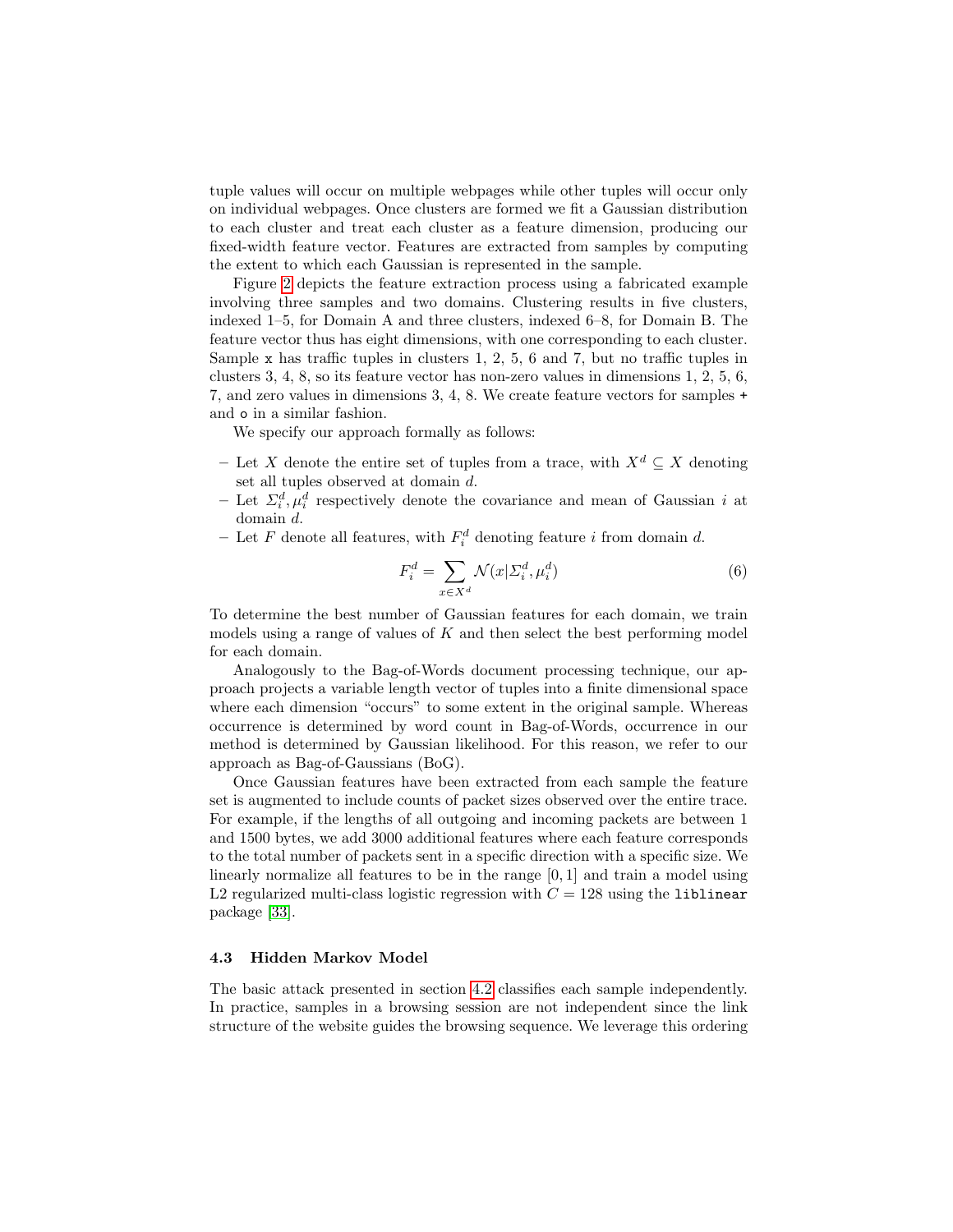information, contained in the site graph produced in section [4.1,](#page-7-0) to improve results using a hidden Markov model (HMM). Recall that a HMM for a sequence of length N is defined by a set of latent variables  $Z = \{z_n | 1 \leq n \leq N\}$ , a set of observed variables  $X = \{x_n | 1 \le n \le N\}$ , transition matrix A such that  $A_{i,j} = P(Z_{n+1} = j | Z_n = i)$ , an initial distribution  $\pi$  such that  $\pi_j = P(Z_1 = j)$ and an emission function  $E(x_n, z_n) = P(x_n | z_n)$ .

Applied to our context, the HMM is configured as follows:

- − Latent variables  $z_n$  correspond to labels  $l' \in L'$  visited by the victim during browsing sessions
- Observed variables  $x_n$  correspond to observed feature vectors X
- Initial distribution  $\pi$  assigns an equal likelihood to all pages
- Transition matrix A encodes  $E^{\prime\prime\prime}$ , the set of links between pages in  $L^{\prime}$ , such that all links have equal likelihood
- Emission function  $E(x_n, z_n) = P(z_n|x_n)$  determined by logistic regression

After obtaining predictions with logistic regression, the attacker refines the predictions using the Viterbi algorithm to solve for the most likely values of the latent variables, each of which corresponds to a pageview by the user.

### <span id="page-13-0"></span>5 Impact of Evaluation Conditions

In this section we demonstrate the impact of evaluation conditions on accuracy results and traffic characteristics. First, we present the scope and motivation of our investigation. Then, we describe the experimental methodology we use to determine the impact of evaluation conditions. Finally, we present the results of our experiments on four attack implementations. All attacks are impacted by the evaluation condition variations we consider, with the most affected attack decreasing accuracy from 68% to 50%. We discuss attack accuracy in this section only insofar as is necessary to understand the impact of evaluation conditions; we defer a full attack evaluation to section [6.](#page-18-0)

Cache Configuration The browser cache improves page loading speed by storing web resources which were previously loaded, potentially posing two challenges to traffic analysis. Providing content locally decreases the total amount of traffic, reducing the information available for use in an attack. Additionally, differences in browsing history can result in differences in cache contents and further vary network traffic. Since privacy tools such as Tor frequently disable caching, many prior evaluations have disabled caching as well [\[34\]](#page-25-21). But in practice, general users of HTTPS typically do not modify default cache settings, so we evaluate the impact of enabling caching to default settings.

User-Specific Cookies If an evaluation collects all data with either the same browser instance or repeatedly uses a fresh browser image (such as the Tor browser bundle), there are respective assumptions that the attacker and victim will either share the same cookies or use none at all. While a traffic analysis attacker will not have access to victim cookies, privacy technologies which begin all browsing sessions from a clean browsing image effectively share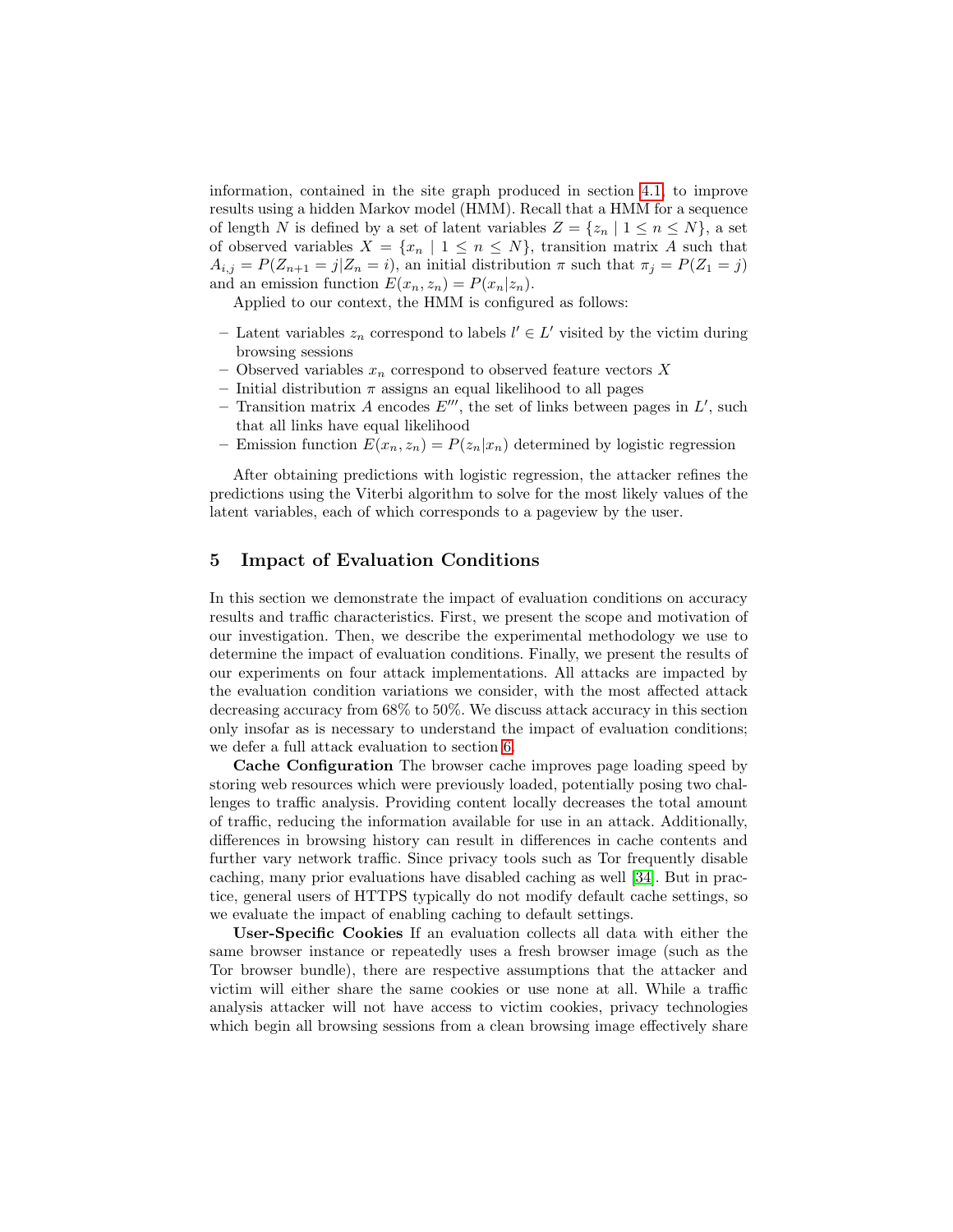the null cookie. We compare the performance of evaluations which use the same (non-null) cookie value in all data, different (non-null) cookie values in training and evaluation, a null cookie in all data, and evaluations which mix null and non-null cookies.

Pageview Diversity Many evaluations collect data by repeatedly visiting a fixed set of URLs from a single machine and dividing the collected data for training and evaluation. This approach introduces an unrealistic assumption that, during training, an attacker will be able to visit the same set of webpages as the victim. Note that this would require collecting separate training data for each victim given that each victim visits a unique set of pages. We examine the impact of allowing the victim to intersperse browsing of multiple websites, including websites outside our attacker's monitoring focus.[5](#page-14-0)

Webpage Similarity Since HTTPS will usually allow an eavesdropper to learn the domain a user is visiting, our evaluation focuses on efforts to differentiate individual webpages within a website protected by HTTPS. Differentiating webpages within the same website may pose a greater challenge than differentiating website homepages. Webpages within the same website share many resources, increasing the effect of caching and making webpages within a website harder to distinguish. We examine the relative traffic volumes of browsing both website homepages and webpages within a website.

To quantify the impact of evaluation conditions on accuracy results, we design four modes for data collection designed to isolate specific effects. Our approach assumes that data will be gathered in a series of browsing sessions, where each session consists of loading a fixed number of URLs in a browser. The four modes are as follows:

- 1. Cache disabled, new virtual machine (VM) for each browsing session
- 2. Cache enabled, new VM for each browsing session
- 3. Cache enabled, persistent VM for all browsing sessions, single site per VM
- 4. Cache enabled, persistent VM for all browsing sessions, all sites on same VM

In our experiments we fixed the session length to 75 URLs and collect at least 16 samples of each label under each collection mode. We begin each browsing session in the first two configurations with a fresh VM image to eliminate the possibility of cookie persistence in browser or machine state. The first and second modes differ only with respect to cache configuration, allowing us to quantify the impact of caching. In effect the second, third and fourth modes each represent a distinct cookie value, with the second mode representing a null cookie and the third and fourth modes having actual, distinct, cookie values set by the site. The third and fourth modes differ in pageview diversity. In the context of HTTPS evaluations, the fourth mode most closely reflects the behavior of actual users

<span id="page-14-0"></span><sup>&</sup>lt;sup>5</sup> Note that this is different from an open-world vs. closed-world distinction as described in section [3,](#page-4-0) as we assume that the attacker will train a model for each website in its entirety and be able to identify the correct model based on traffic destination. Here, we are concerned with any effects on browser cache or personalized content which may impact traffic analysis.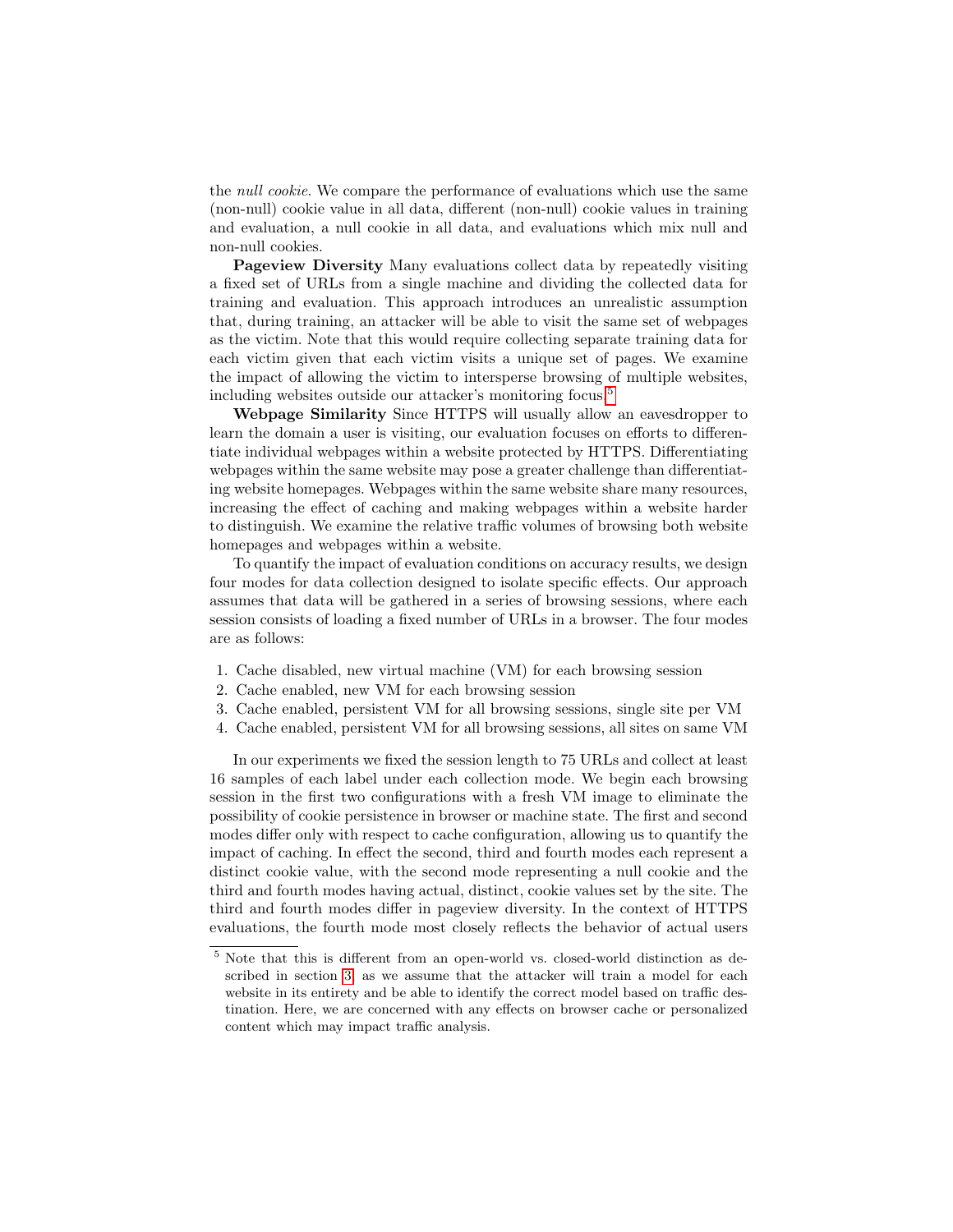<span id="page-15-0"></span>

Fig. 3: Disabling the cache significantly increases the number of unique packet sizes for samples of a given label. For each label  $l$  we determine the mean number  $l_m$  of unique packet sizes for samples of l with caching enabled, and normalize the unique packet size counts of all samples of label l using  $l_m$ . We present the normalized values for all labels separated by cache configuration.

and hence serves as evaluation data, while the second and third modes generate training data.

Our analysis reveals that caching significantly decreases the number of unique packet sizes observed for samples of a given label. We focus on the number of unique packet sizes since packet size counts are a commonly used feature in traffic analysis attacks. A reduction in the number of unique packet sizes reduces the number of non-zero features and creates difficulty in distinguishing samples. Figure [3](#page-15-0) contrasts samples from the first and second collection modes, presenting the effect of caching on the number of unique packet sizes observed per label for each of the 10 websites we evaluate. Note that the figure only reflects TCP data packets. We use a normalization process to present average impact of caching on a per-label basis across an entire website, allowing us to depict for each website the expected change in number of unique packet sizes for any given label as a result of disabling the cache.

Beyond examining traffic characteristics, our analysis shows that factors such as caching, user-specific cookies and pageview diversity can cause variations as large as 18% in measured attack accuracy. We examine each of these factors by training a model using data from a specific collection mode, and comparing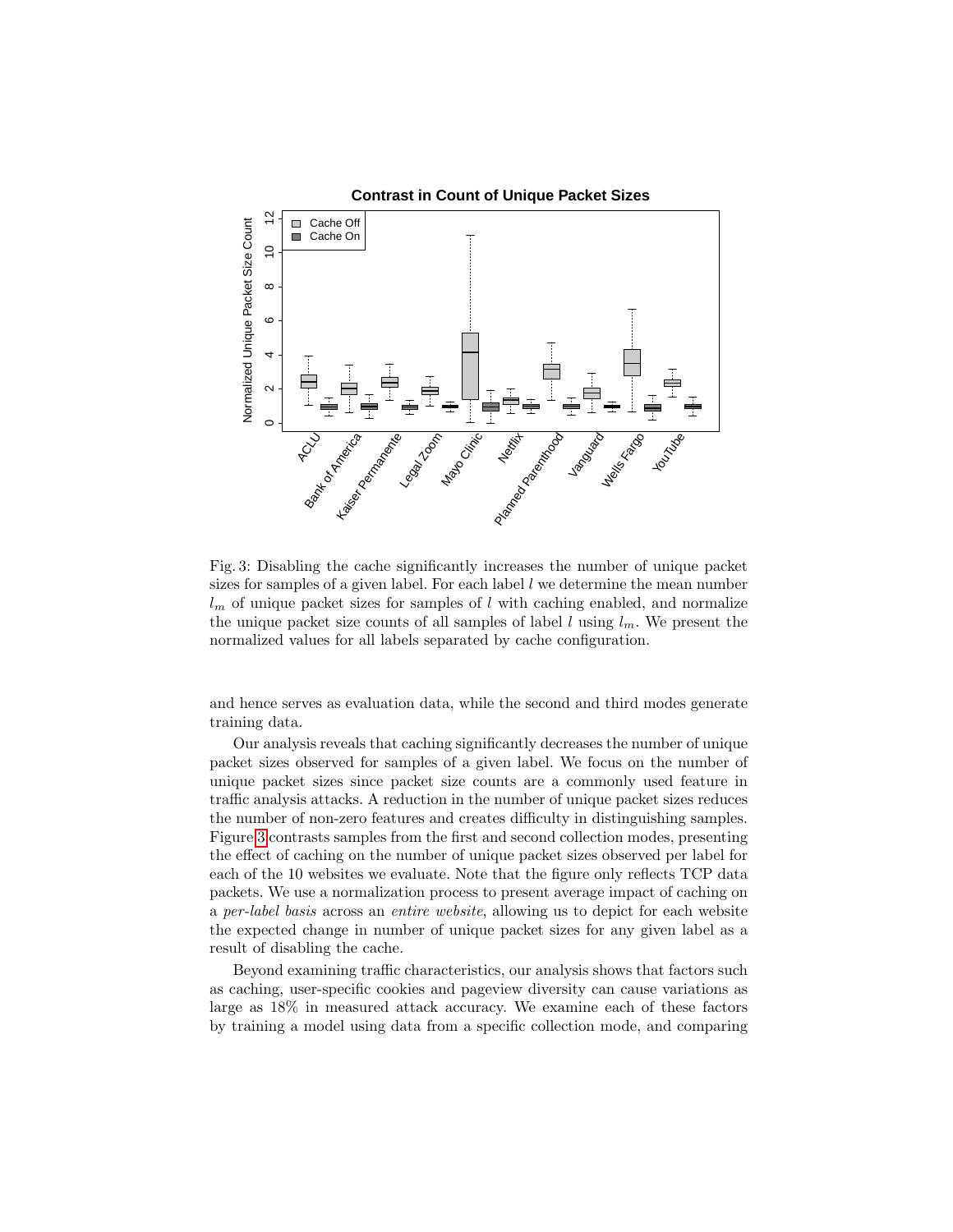<span id="page-16-4"></span><span id="page-16-3"></span><span id="page-16-2"></span><span id="page-16-1"></span>

<span id="page-16-0"></span>Fig. 4: "Train: X, Eval: Y" indicates training data from mode X and evaluation data from mode Y as shown in Table [4d.](#page-16-0) For evaluations which use a privacy tool such as the Tor browser bundle and assume a closed world, training and evaluating using mode 1 is most realistic. However, in the HTTPS context training using mode 2 or 3 and evaluating using mode 4 is most realistic. Figure [4c](#page-16-1) presents differences as large as 18% between these conditions, demonstrating the importance of evaluation conditions when measuring attack accuracy.

model accuracy when evaluated on a range of collection modes. Since some models must be trained and evaluated using data from the same collection mode, we use 8 training samples per label and leave the remaining 8 samples for evaluation. Figure [4](#page-16-2) presents the results of our analysis:

- Cache Effect Figure [4a](#page-16-3) compares the performance of models trained and evaluated using mode 1 to models trained and evaluated using mode 2. As these modes differ only by enabled caching, we see that caching has moderate impact and can influence reported accuracy by as much as 10%.
- Cookie Effect Figure [4b](#page-16-4) measures the impact of user-specific cookies by comparing the performance of models trained and evaluated using browsing modes 2 and 3. We observe that both the null cookie in mode 2 and the user-specific cookie in mode 3 perform 5-10 percentage points better when the evaluation data is drawn from the same mode as the training data. This suggests that any difference in cookies between training and evaluation conditions will impact accuracy results.
- Total Effect Figure [4c](#page-16-1) presents the combined effects of enabled caching, userspecific cookies and increased pageview diversity. Recalling Figure [4b,](#page-16-4) notice that models trained using mode 2 perform similarly on modes 3 and 4, and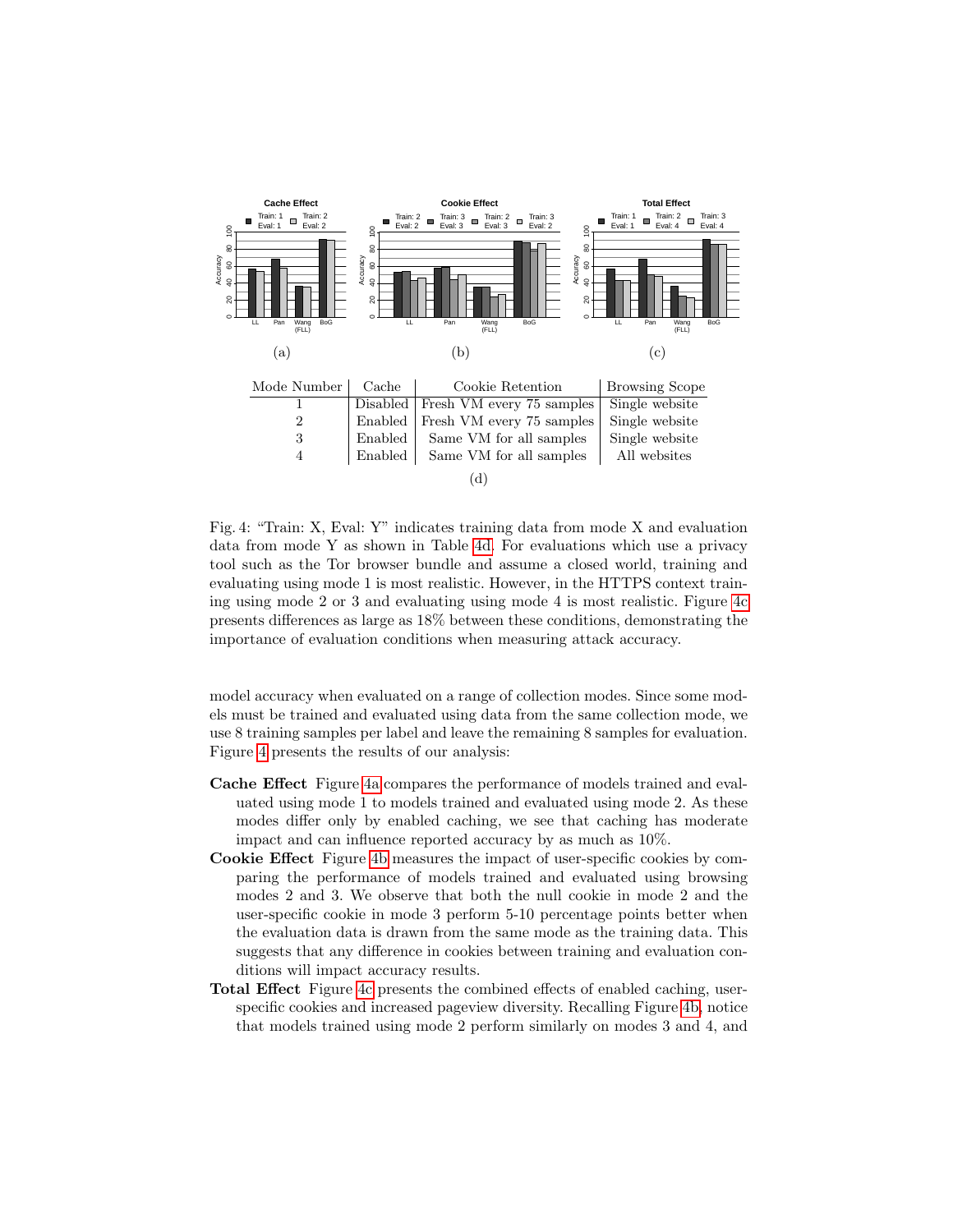<span id="page-17-0"></span>

Fig. 5: Decrease in traffic volume caused by browsing webpages internal to a website as compared to website homepages. Similar to the effect of caching, the decreased traffic volume is likely to increase classification errors. Note that packet count ranges are selected to divide internal pages into 5 even ranges.

models trained using mode 3 perform similarly on modes 2 and 4, confirming the importance of user-specific cookies. In total, the combined effect of enabled caching, user-specific cookies and pageview diversity can influence reported accuracy by as much as 19%. Figure [4b](#page-16-4) suggests that the effect is primarily due to caching and cookies since mode 2 generally performs better on mode 4, which includes visits to other websites, than on mode 3, which contains traffic from only a single website.

Since prior works have focused largely on website homepages but HTTPS requires identification of webpages within the same website, we present data demonstrating a decrease in traffic when browsing webpages within a website. Figure [5](#page-17-0) presents the results of browsing through the Alexa top 1,000 websites, loading the homepage of each site, and then loading nine additional links on the site at random with caching enabled. By partitioning the total count of data packets transferred in the loading of webpages internal to a website into five equal size buckets, we see that there is a clear skew towards homepages generating more traffic, reflecting increased content and material for traffic analysis. This increase, similar to the increase caused by disabled caching, is likely to increase classification errors.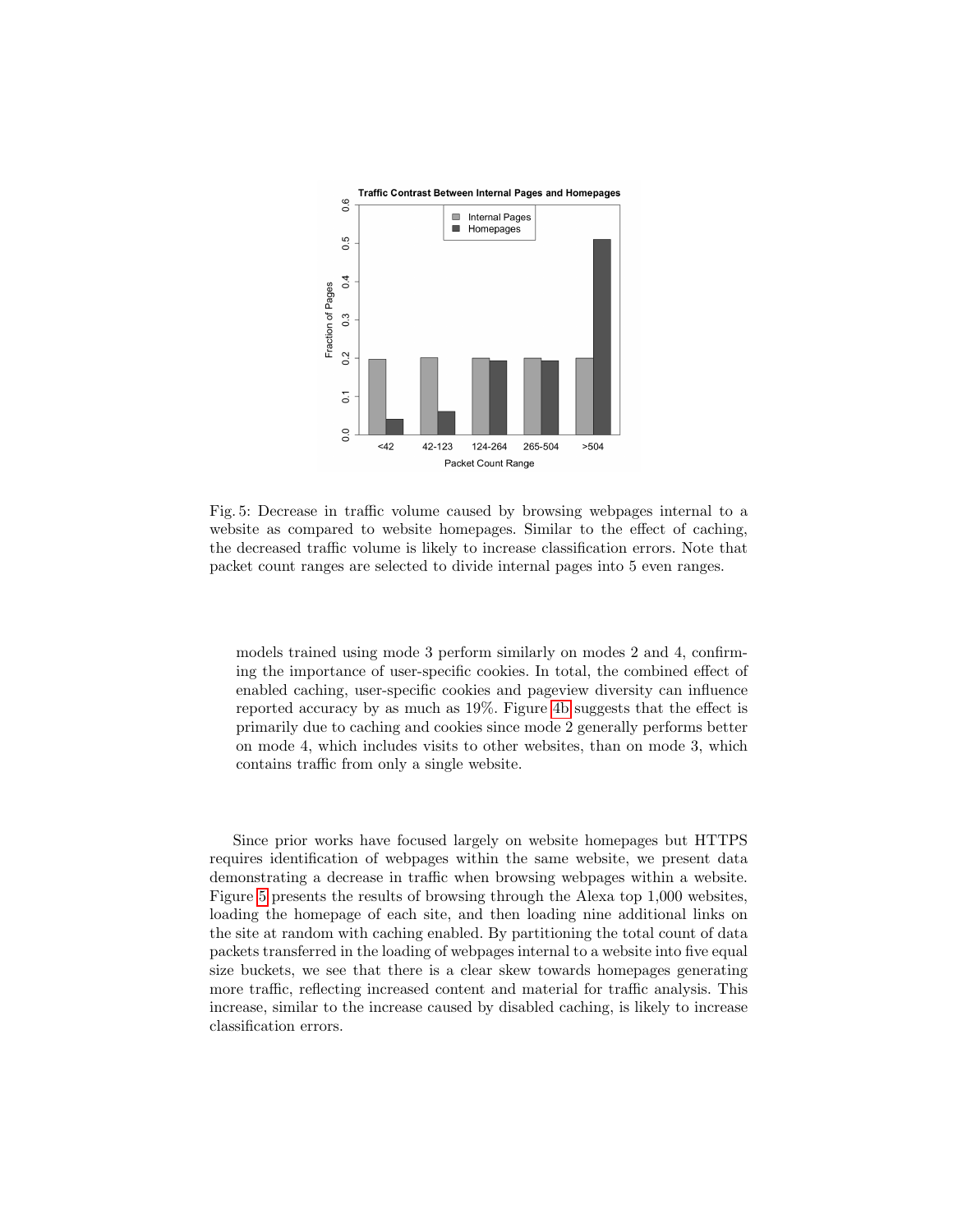### <span id="page-18-0"></span>6 Attack Evaluation

In this section we evaluate the performance of our attack. We begin by presenting the selection of previous techniques for comparison and the implementation of each attack. Then, we present the aggregate performance of each attack across all 10 websites we consider, the impact of training data on attack accuracy, and the performance each attack at each individual website.

We select the Liberatore and Levine (LL), Panchenko *et al.* (Pan), and Wang et al. attacks for evaluation in addition to the BoG attack. The LL attack offers a view of baseline performance achievable from low level packet inspection, applying naive Bayes to a feature set consisting of packet size counts [\[6\]](#page-24-5). We implemented the LL attack using the naive Bayes implementation in scikit-learn [\[35\]](#page-25-22). The Pan attack extends size count features to include additional features related to burst length as measured in both packets and bytes as well as total traffic volume [\[8\]](#page-24-7). For features aggregated over multiple packets, the Pan attack rounds feature values to predetermined intervals. We implement the Pan attack using the libsvm [\[36\]](#page-26-0) implementation of the RBF kernel support vector machine with the C and  $\gamma$  parameters specified by Panchenko. We select the Pan attack for comparison to demonstrate the significant benefit of Gaussian similarity rather than predetermined rounding thresholds. The BoG attack functions as described in section [4.](#page-6-0) We implement the BoG attack using the k-means package from sofia-ml [\[37\]](#page-26-1) and logistic regression with class probability output from liblinear [\[33\]](#page-25-20), with Numpy [\[38\]](#page-26-2) performing intermediate computation.

The Wang attack assumes a fundamentally different approach from LL, Pan and BoG based on string edit distance [\[9\]](#page-24-8). There are several variants of the Wang attack which trade computational cost for accuracy by varying the string edit distance function. Wang reports that the best distance function for raw packet traces is the Optimal String Alignment Distance (OSAD) originally proposed by Cai et al. [\[4\]](#page-24-3). Unfortunately, the edit distance must be computed for each pair of samples, and OSAD is extremely expensive. Therefore, we implement the Fast Levenshtein-Like  $(FLL)$  distance,<sup>[6](#page-18-1)</sup> an alternate edit distance function proposed by Wang which runs approximately 3000x faster.[7](#page-18-2) Since Wang demonstrates that FLL achieves 46% accuracy operating on raw packet traces, as compared to 74% accuracy with OSAD, we view FLL as a rough indicator of the potential of the OSAD attack. We implement the Wang - FLL attack using scikit-learn [\[35\]](#page-25-22).

We now examine the performance of each attack implementation. We evaluate attacks using data collected in mode 4 since this mode is most similar to the behavior of actual users. We consider both modes 2 and 3 for training data to

<span id="page-18-1"></span><sup>6</sup> Note that the original attack rounded packet sizes to multiples of 600; we operate on raw packet sizes as we found this improves attack accuracy in our evaluation.

<span id="page-18-2"></span><sup>&</sup>lt;sup>7</sup> OSAD has  $O(mn)$  runtime where m and n represent the length of the strings, whereas FLL runs in  $O(m + n)$ . Wang *et al.* report completing an evaluation with 40 samples of 100 labels each in approximately 7 days of CPU time. Since our evaluation involves 10 websites with approx. 500 distinct labels each and 16 samples of each label for training and evaluation, we would require approximately 19 months of CPU time (excluding any computation for sections [5](#page-13-0) or [7\)](#page-21-0).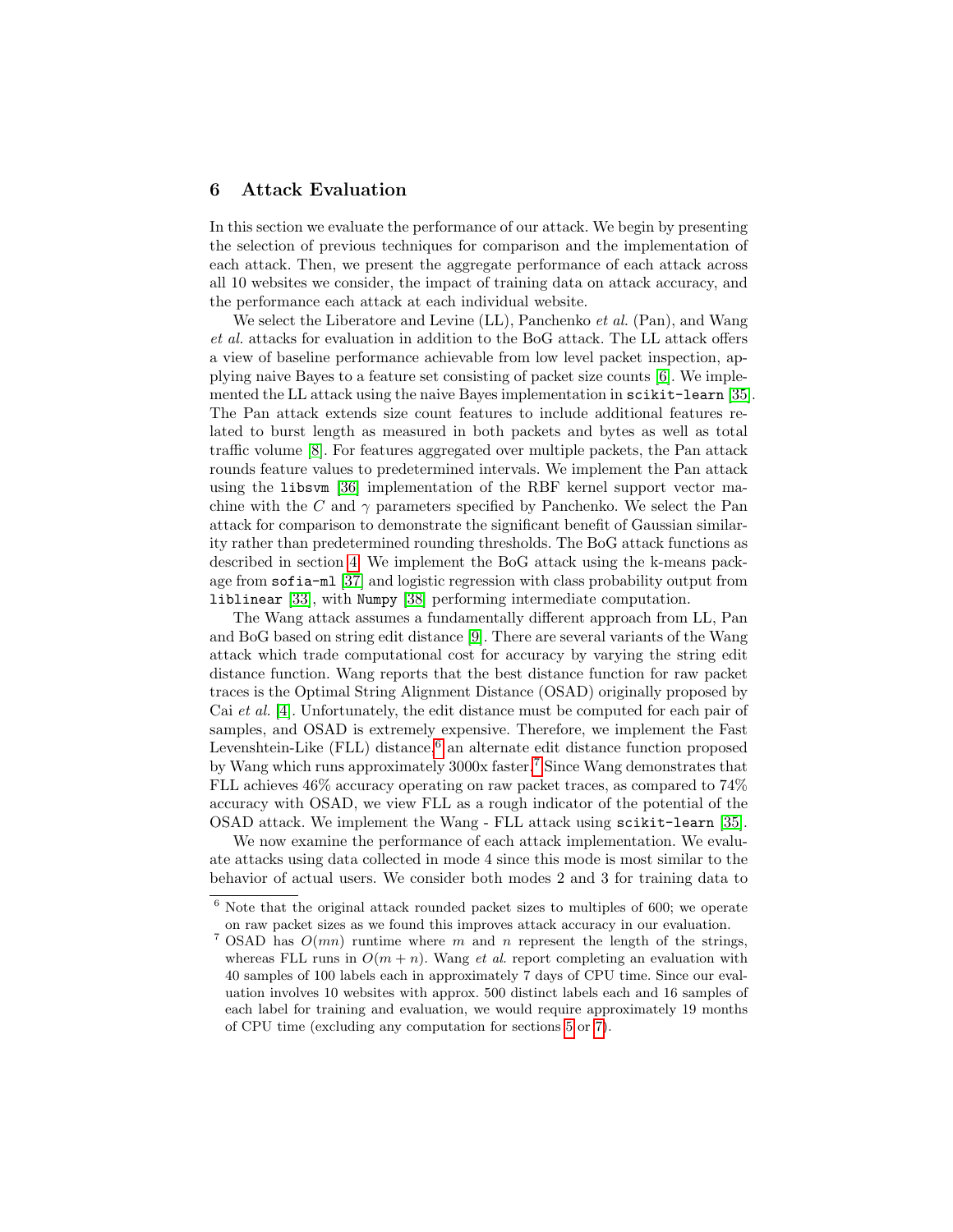<span id="page-19-0"></span>

<span id="page-19-1"></span>Fig. 6: Performance of BoG attack and prior techniques. Figure [6a](#page-19-0) presents the performance of all four attacks as a function of training data. Figure [6b](#page-19-1) presents the accuracy of the BoG attack trained with 16 samples as a function of browsing session length. Note that the BoG attack achieves 89% accuracy as compared to 60% accuracy with the best prior work.

avoid any bias introduced by using the same cookies as seen in evaluation data or browsing the exact same websites. As shown in Figure [4,](#page-16-2) mode 2 performs slightly better so we train all models using data from mode 2.

Consistent with prior work, our evaluation finds that accuracy of each attack improves with increased training data, as indicated by Figure [6a.](#page-19-0) Notice that the Pan attack is most sensitive to variations in the amount of training data, and the BoG attack continues to perform well even at low levels of training data. In some cases an attacker may have ample opportunity to collect training data, although in other cases the victim website may attempt to actively resist traffic analysis attacks by detecting crawling behavior and engaging in cloaking, rate limiting or other forms of blocking. These defenses would be particularly feasible for special interest, low volume websites where organized, frequent crawling would be hard to conceal.

The BoG attack derives significant performance gains from the application of the HMM. Figure [6b](#page-19-1) presents the BoG attack accuracy as a function of the browsing session length. Although we collect browsing sessions which each contain 75 samples, we simulate shorter browsing sessions by applying the HMM to randomly selected subsets of browsing sessions and observing impact on accuracy. At session length 1 the HMM has no effect and the BoG attack achieves 72% accuracy, representing the improvement over the Pan attack resulting from the Gaussian feature extraction. The HMM accounts for the remaining performance improvement from 72% accuracy to 89% accuracy. We achieve most of the benefit of the HMM after observing two samples in succession, and the full benefit after observing approximately 15 samples. Although any technique which assigns a likelihood to each label for each sample could be extended with a HMM, applying a HMM requires solving the labeling and site graph challenges which we present novel solutions for in section [4.](#page-6-0)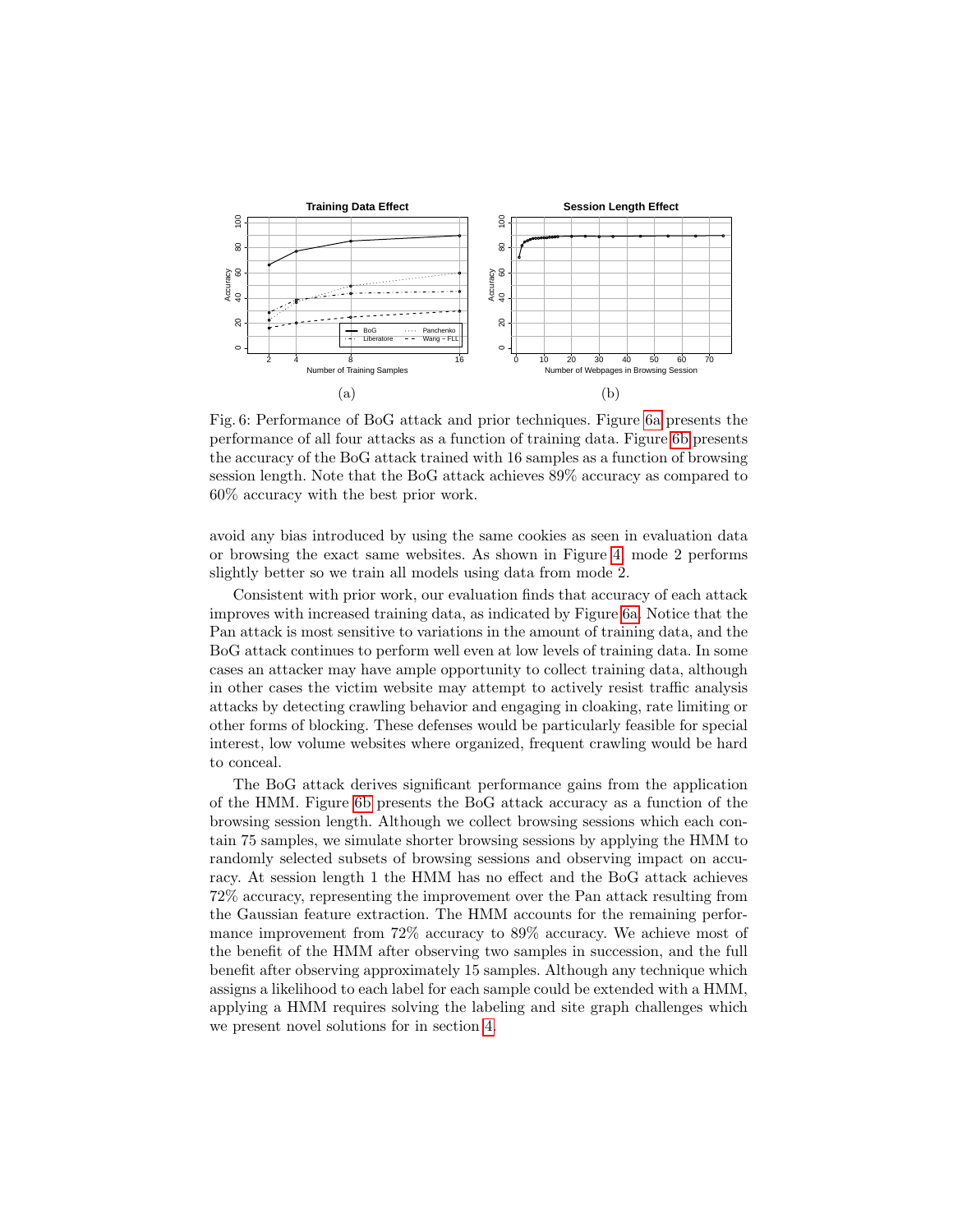<span id="page-20-0"></span>

Fig. 7: Accuracy of each attack for each website. Note that the BoG attack performs the worst at Kaiser Permanente, Mayo Clinic and Netflix, which each have approx. 1000 labels in their final site graphs according to Table [2.](#page-10-1) The increase in graph size during finalization suggests potential for improved performance through better canonicalization to eliminate labels aliasing the same webpages.

Although the BoG attack averages 89% accuracy overall, only 4 of the 10 websites included in evaluation have accuracy below 92%. Figure [7](#page-20-0) presents the accuracy of each attack at each website. The BoG attack performs the worst at Mayo Clinic, Netflix and Kaiser Permanente. Notably, the number of labels in the site graphs corresponding to each of these websites approximately doubles during the finalization process summarized in Table [2](#page-10-1) of section [4.](#page-6-0) URL redirection causes the increase in labels, as new URLs appear whose corresponding labels were not included in the preliminary site graph. Some new URLs may have been poorly handled by the canonicalization function, resulting in labels which alias the same content. Although we collected supplemental data to gather sufficient training samples for each label, the increase in number of labels and label aliasing behavior degrade measured accuracy for all attacks.

Despite the success of string edit distance based attacks against Tor, the Wang - FLL attack struggles in the HTTPS setting. Wang's evaluation is confined to Tor, which pads all packets into fixed size cells, and does not effectively explore edit distance approaches applied to unpadded traffic. Consistent with the unpadded nature of HTTPS, we observe that Wang's attack performs best on unpadded traffic in the HTTPS setting. Despite this improvement, the Wang - FLL technique may struggle because edit distance treats all unique packet sizes as equally dissimilar; for example, 310 byte packets are equally similar to 320 byte packets and 970 byte packets. Additionally, the application of edit distance at the packet level causes large objects sent in multiple packets to have proportionally large impact on edit distance. This bias may be more apparent in the HTTPS context than with website homepages since webpages within the same website are more similar than homepages of different websites. Replacing the FLL distance metric with OSAD or Damerau-Levenshtein would improve attack accuracy, although the poor performance of FLL suggests the improvement would not justify the cost given the alternative techniques available.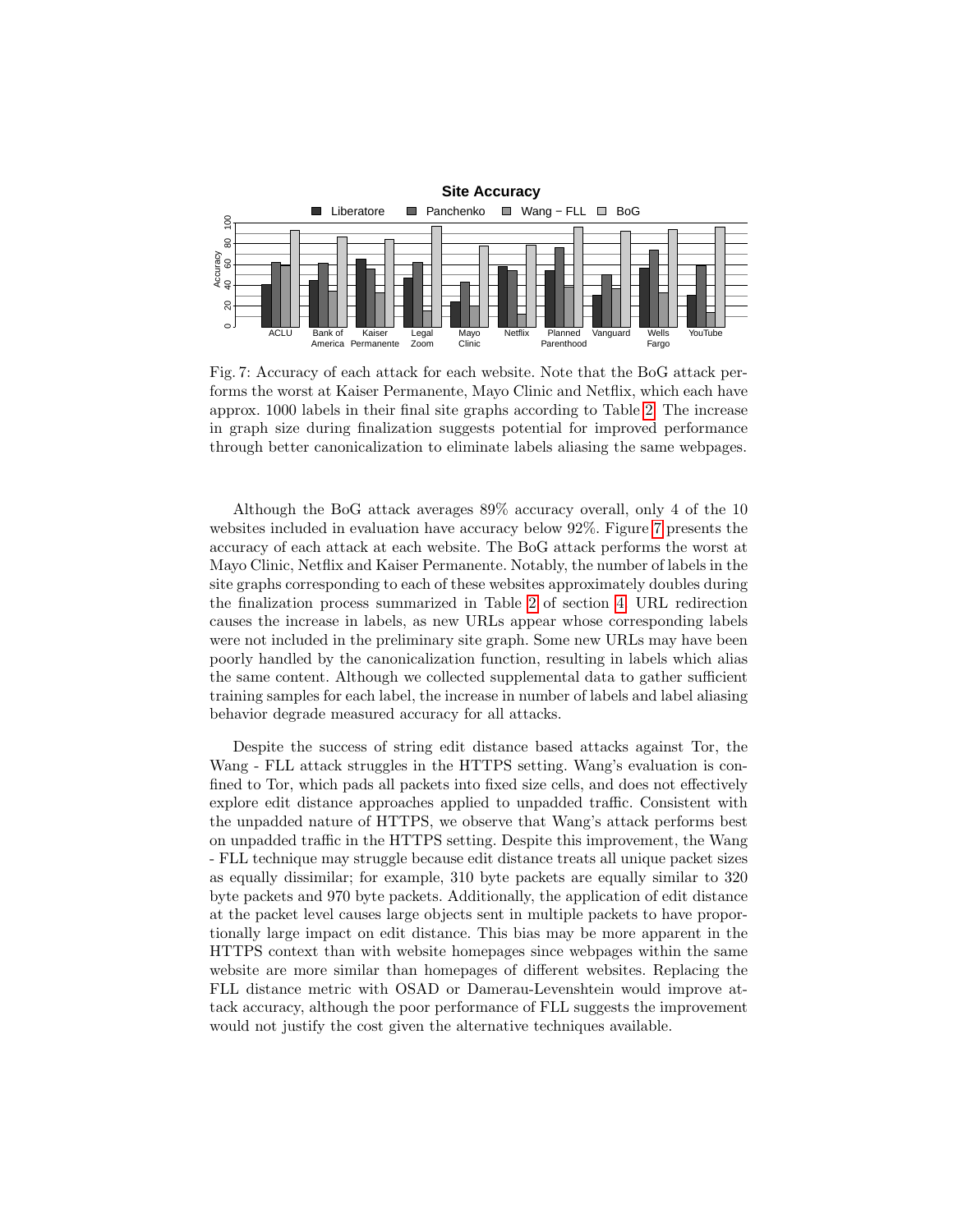<span id="page-21-3"></span><span id="page-21-1"></span>

<span id="page-21-2"></span>Fig. 8: Cost and effectiveness of defense techniques. Figure [8a](#page-21-1) presents the impact of defenses on attack accuracy, and Figure [8b](#page-21-2) presents the cost of defenses. The Burst defense is a novel proposal in this work, offering a substantial decrease in accuracy at a cost comparable to a low level defense.

### <span id="page-21-0"></span>7 Defense

This section presents and evaluates several defense techniques, including our novel Burst defense which operates between the application and TCP layers to obscure high level features of traffic while minimizing overhead. Figure [8](#page-21-3) presents the effectiveness and cost of the defenses we consider. We find that evaluation context significantly impacts defense performance, as we observe increased effectiveness of low level defenses in our evaluation as compared to prior work [\[5\]](#page-24-4). Additionally, we find that the Burst defense offers significant performance improvements while maintaining many advantages of low level defense techniques.

We select defenses for evaluation on the combined basis of cost, deployability and effectiveness. We select the linear and exponential padding defenses from Dyer *et al.* as they are reasonably effective, have the lowest overhead, and are implemented statelessly below the TCP layer. The linear defense pads all packet sizes up to multiples of 128, and the exponential defense pads all packet sizes up to powers of 2. Stateless implementation at the IP layer allows for easy adoption across a wide range of client and server software stacks. Additionally, network overhead is limited to minor increases in packet size with no new packets generated, keeping costs low in the network and on end hosts. We also introduce the fragmentation defense which randomly splits any packet which is smaller than the MTU, similar to portions of the strategy adopted by HTTPOS [\[31\]](#page-25-18). Fragmentation offers the deployment advantages of not introducing any additional data overhead, as well as being entirely supported by current network protocols and hardware. We do not consider defenses such as BuFLO or HTTPOS given their complexity, cost and the effectiveness of the alternatives we do consider [\[5,](#page-24-4)[31\]](#page-25-18).

The exponential defense slightly outperforms the linear defense, decreasing the accuracy of the Pan attack from 60% to 22% and the BoG attack from 89% to 59%. Notice that the exponential defense is much more effective in our evalua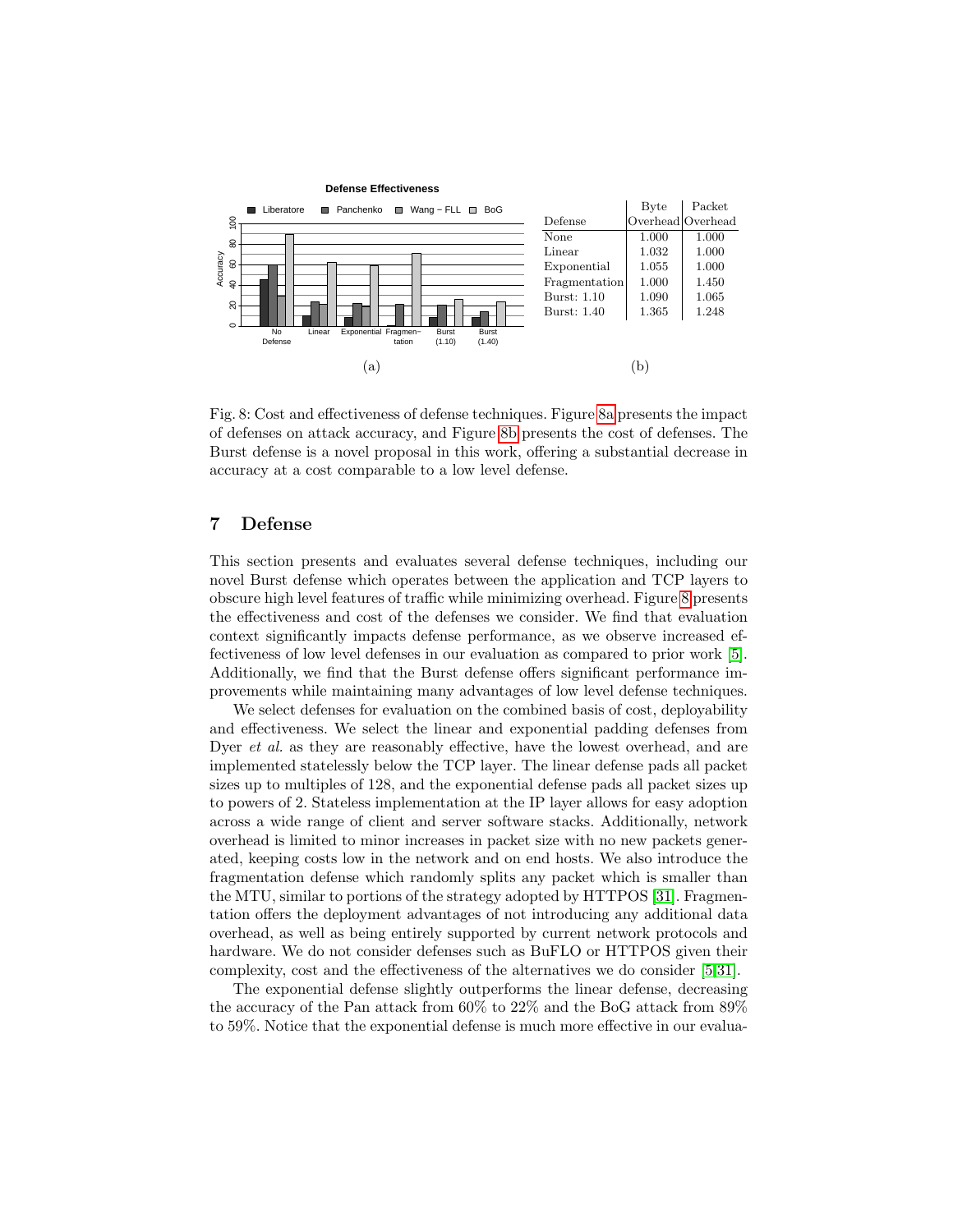tion context than Dyer's context, which focuses on comparing website homepages loaded over an SSH tunnel with caching disabled and evaluation traffic collected on the same machine as training traffic. The fragmentation defense is extremely effective against the LL and Wang - FLL attacks, reducing accuracy to below 1% for each attack, but less effective against the Pan and BoG attacks. The Pan and BoG attacks each perform TCP stream re-assembly, aggregating fragmented packets, while LL and Wang - FLL do not. Since TCP stream re-assembly is expensive and requires complete access to victim traffic, the fragmentation defense may be a superior choice against many adversaries in practice.

Although the fragmentation, linear and exponential defenses offer the deployment advantages of functioning statelessly below the TCP layer, their effectiveness is limited. The Burst defense offers greater protection, operating between the TCP layer and application layer to pad contiguous bursts of traffic up to pre-defined thresholds uniquely determined for each website. The Burst defense allows for a natural tradeoff between performance and cost, as fewer thresholds will result in greater privacy but at the expense of increased padding.

Unlike the BoG attack which considers bursts as a tuple, padding by the Burst defense is independent in each direction. We determine Burst thresholds as shown in Algorithm [1,](#page-0-0) repeating the algorithm for each direction. We pad traffic bursts as shown in Algorithm [2.](#page-0-0)

#### Algorithm 1 Threshold Calculation

**Precondition:** bursts is a set containing the length of each burst in a given direction in defense training traffic

Precondition: *threshold* specifies the maximum allowable cost of the Burst defense 1: thresholds  $\leftarrow set()$ 

```
2: bucket \leftarrow set()3: for b in sorted(bursts) do
4: inflation \leftarrow \text{len}(bucket + b) * \max(buckets + b)/\text{sum}(bucket + b)5: if inflation \geq threshold then
6: thresholds \leftarrow thresholds + max(bucket)
7: bucket \leftarrow set() + b8: else
9: bucket \leftarrow bucket + b10: end if
11: end for
12: return thresholds + max(bucket)
```
We evaluate the Burst defense for threshold values 1.10 and 1.40, with the resulting cost and performance shown in Figure [8.](#page-21-3) The Burst defense outperforms defenses which operate solely at the packet level by obscuring features aggregated over entire TCP streams. Simultaneously, the Burst defense offers deployability advantages over techniques such as HTTPOS since the Burst defense is implemented between the TCP and application layers. The cost of the Burst defense compares favorably to defenses such as HTTPOS, BuFLO and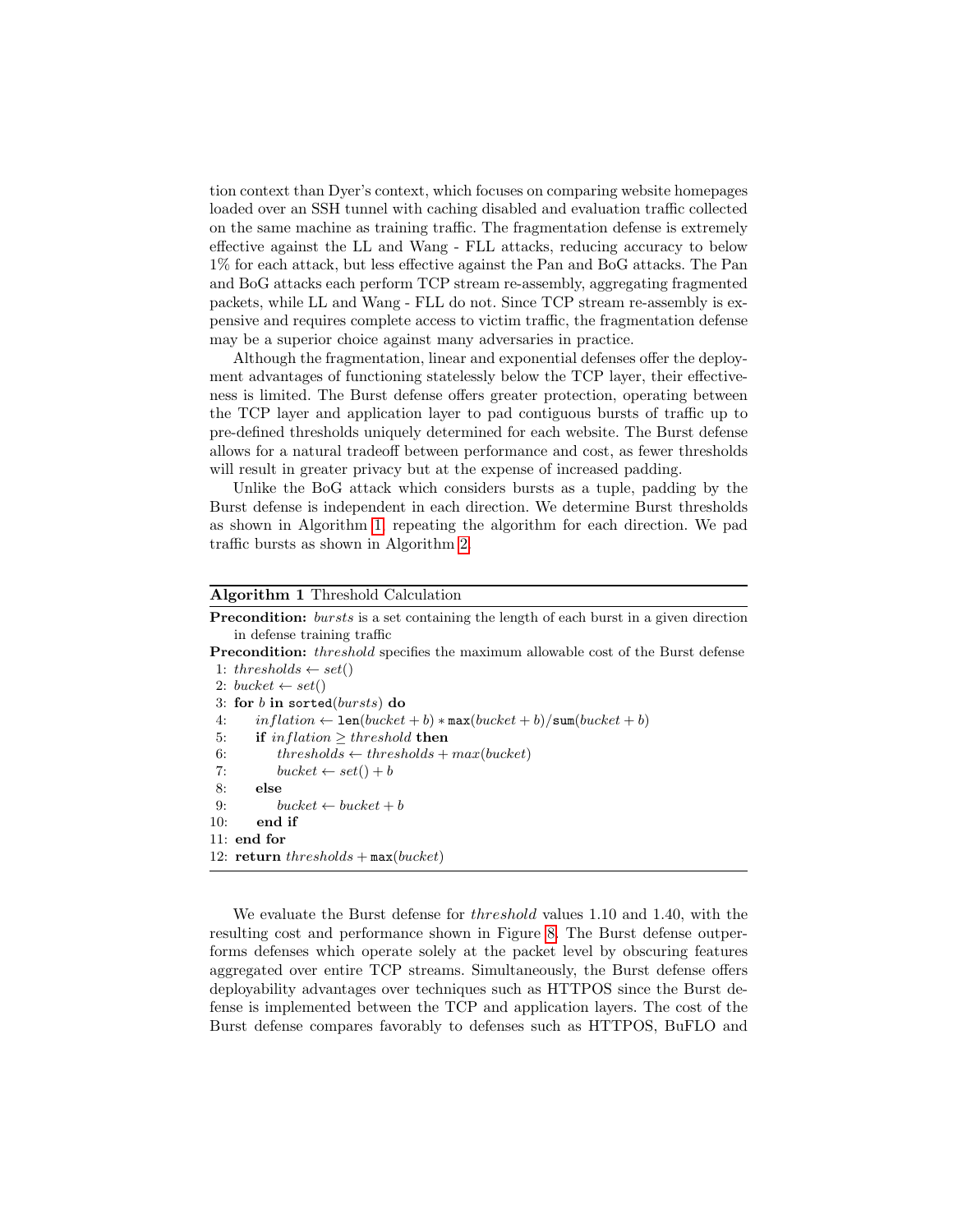Algorithm 2 Burst Padding

Precondition: burst specifies the size of a directed traffic burst Precondition: *thresholds* specifies the thresholds obtained in Algorithm [1](#page-0-0) 1: for  $t$  in sorted(thresholds) do 2: if  $t \geq burst$  then  $3:$  return  $t$ 4: end if 5: end for 6: return burst

traffic morphing, reported to cost at least 37%, 94% and 50% respectively [\[4,](#page-24-3)[32\]](#page-25-19). Having demonstrated the performance and favorable cost of the Burst defense, we plan to address further comparative evaluation in future work.

## <span id="page-23-0"></span>8 Discussion and Conclusion

This work examines the vulnerability of HTTPS to traffic analysis attacks, focusing on evaluation methodology, attack and defense. Although we present novel contributions in each of these areas, many open problems remain.

Our examination of evaluation methodology focuses on caching and userspecific cookies, but does not explore factors such as browser differences, operating system differences, mobile/tablet devices or network location. Each of these factors may contribute to traffic diversity in practice, likely degrading attack accuracy. In the event that differences in browser, operating system or device type negatively influence attack results, we suggest that these differences may be handled by collecting separate training data for each client configuration. We then suggest constructing a HMM that contains isolated site graphs for each client configuration. During attack execution, the classifier will likely assign higher likelihoods to samples from the client configuration matching the actual client, and the HMM will likely focus prediction within a single isolated site graph. By identifying the correct set of training data for use in prediction, the HMM may effectively minimize the challenge posed by multiple client configurations. We leave refinement and evaluation of this approach as future work.

Additional future work remains in the area of attack development. To date, all approaches have assumed that the victim browses the web in a single tab and that successive page loads can be easily delineated. Future work should investigate actual user practice in these areas and impact on analysis results. For example, while many users have multiple tabs open at the same time, it is unclear how much traffic a tab generates once a page is done loading. Additionally, we do not know how easily traffic from separate page loadings may be delineated given a contiguous stream of user traffic. Lastly, our work assumes that the victim actually adheres to the link structure of the website. In practice, it may be possible to accommodate users who do not adhere to the link structure by introducing strong and weak transitions rather than a binary transition matrix,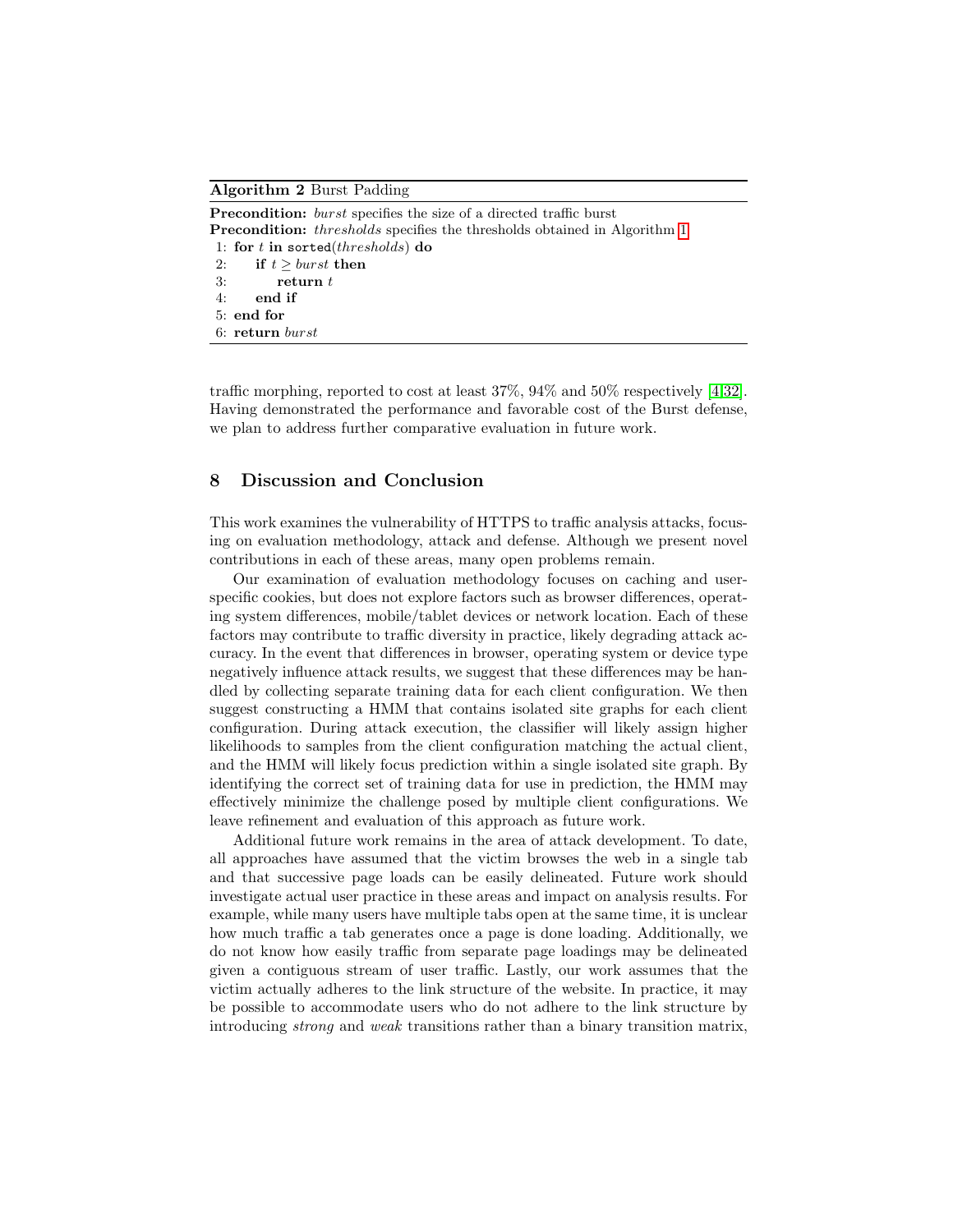where strong transitions are assigned high likelihood and represent actual links on a website and weak transitions join all unlinked pages and are assigned low likelihood. In this way the HMM will allow transitions outside of the site graph provided that the classifier issues a very confident prediction.

Defense development and evaluation also require further exploration. Attack evaluation conditions and defense development are somewhat related since conditions which favor attack performance will simultaneously decrease defense effectiveness. Defense evaluation under conditions which favor attack creates the appearance that defenses must be complex and expensive, effectively discouraging defense deployment. To increase likelihood of deployment, future work must investigate necessary defense measures under increasingly realistic conditions since realistic conditions may substantially contribute to effective defense.

This work has involved substantial implementation, data collection and computation. To facilitate future comparative work, our data collection infrastructure, traffic samples, attack and defense implementations and results are available upon request.

## References

- <span id="page-24-0"></span>1. A. Hintz, "Fingerprinting Websites Using Traffic Analysis," in Proc. Privacy Enhancing Technologies Conference, 2003.
- <span id="page-24-1"></span>2. Q. Sun, D. R. Simon, Y.-M. Wang, W. Russell, V. N. Padmanabhan, and L. Qiu, "Statistical Identification of Encrypted Web Browsing Traffic," in Proc. IEEE S&P, 2002.
- <span id="page-24-2"></span>3. D. Herrmann, R. Wendolsky, and H. Federrath, "Website Fingerprinting: Attacking Popular Privacy Enhancing Technologies with the Multinomial Naive-Bayes Classifier," in Proc. of ACM CCSW, 2009.
- <span id="page-24-3"></span>4. X. Cai, X. C. Zhang, B. Joshi, and R. Johnson, "Touching From a Distance: Website Fingerprinting Attacks and Defenses," in Proc. of ACM CCS, 2012.
- <span id="page-24-4"></span>5. K. P. Dyer, S. E. Coull, T. Ristenpart, and T. Shrimpton, "Peek-a-Boo, I Still See You: Why Efficient Traffic Analysis Countermeasures Fail," in Proc IEEE S&P, 2012.
- <span id="page-24-5"></span>6. M. Liberatore and B. N. Levine, "Inferring the Source of Encrypted HTTP Connections," in Proc. ACM CCS, 2006.
- <span id="page-24-6"></span>7. G. Bissias, M. Liberatore, D. Jensen, and B. N. Levine, "Privacy Vulnerabilities in Encrypted HTTP Streams," in Proc. PETs Workshop, May 2005.
- <span id="page-24-7"></span>8. A. Panchenko, L. Niessen, A. Zinnen, and T. Engel, "Website Fingerprinting in Onion Routing Based Anonymization Networks," in Proc. ACM WPES, 2011.
- <span id="page-24-8"></span>9. T. Wang and I. Goldberg, "Improved Website Fingerprinting on Tor," in Proc. of ACM WPES 2013.
- <span id="page-24-9"></span>10. H. Cheng and R. Avnur, "Traffic Analysis of SSL Encrypted Web Browsing," http://www.cs.berkeley.edu/∼[daw/teaching/cs261-f98/projects/final-reports/](http://www.cs.berkeley.edu/~daw/teaching/cs261-f98/projects/final-reports/ronathan-heyning.ps) [ronathan-heyning.ps,](http://www.cs.berkeley.edu/~daw/teaching/cs261-f98/projects/final-reports/ronathan-heyning.ps) 1998.
- <span id="page-24-10"></span>11. G. Danezis, "Traffic Analysis of the HTTP Protocol over TLS," [http://research.](http://research.microsoft.com/en-us/um/people/gdane/papers/TLSanon.pdf) [microsoft.com/en-us/um/people/gdane/papers/TLSanon.pdf.](http://research.microsoft.com/en-us/um/people/gdane/papers/TLSanon.pdf)
- <span id="page-24-11"></span>12. Jobs heart attack rumor not true, Apple stock swings. [http://news.cnet.com/](http://news.cnet.com/8301-13579_3-10057521-37.html) 8301-13579 [3-10057521-37.html.](http://news.cnet.com/8301-13579_3-10057521-37.html)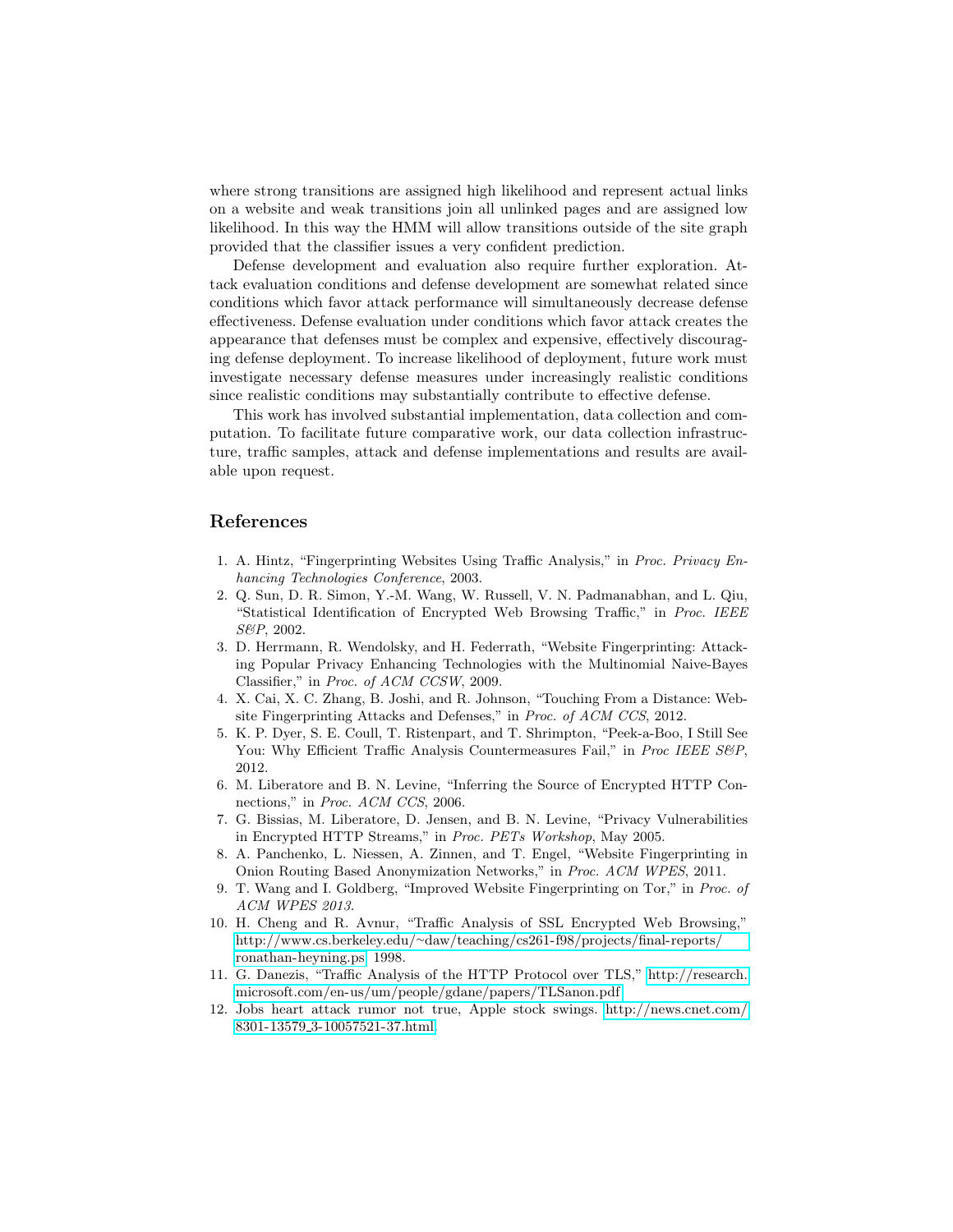- <span id="page-25-0"></span>13. In-the-Closet Lesbian Sues Netflix for Releasing Her Movie Preferences. [http://gizmodo.com/5429348/in+the+](http://gizmodo.com/5429348/in+the+closet-lesbian-sues-netflix-for-releasing-her-movie-preferences) [closet-lesbian-sues-netflix-for-releasing-her-movie-preferences.](http://gizmodo.com/5429348/in+the+closet-lesbian-sues-netflix-for-releasing-her-movie-preferences)
- <span id="page-25-1"></span>14. Netflix Class Action Settlement: Service Pays \$9 Million After Allegations Of Privacy Violations. [http://www.huffingtonpost.com/2012/02/11/](http://www.huffingtonpost.com/2012/02/11/netflix-class-action-settlement{_n_}1270230.html) [netflix-class-action-settlement](http://www.huffingtonpost.com/2012/02/11/netflix-class-action-settlement{_n_}1270230.html) ${n$ -1270230.html.
- <span id="page-25-2"></span>15. 18 USC 2710. [http://www.law.cornell.edu/uscode/text/18/2710.](http://www.law.cornell.edu/uscode/text/18/2710)
- <span id="page-25-3"></span>16. A Company Promises the Deepest Data Mining Yet. [http://www.nytimes.com/](http://www.nytimes.com/2008/03/20/business/media/20adcoside.html? ref=business&_r=0)  $2008/03/20$ /business/media/20adcoside.html?ref=business&  $r=0$ .
- <span id="page-25-4"></span>17. American ISPs already sharing data with outside ad firms. [http://www.theregister.](http://www.theregister.co.uk/2008/04/10/american_isps_embrace_behavioral_ad_targeting/) [co.uk/2008/04/10/american](http://www.theregister.co.uk/2008/04/10/american_isps_embrace_behavioral_ad_targeting/) isps embrace behavioral ad targeting/.
- <span id="page-25-5"></span>18. Hotel's Free Wi-Fi Comes With Hidden Extras. [http://bits.blogs.nytimes.com/](http://bits.blogs.nytimes.com/2012/04/06/courtyard-marriott-wifi/?_php=true&_type=blogs&_r=0)  $2012/04/06$ /courtyard-marriott-wifi/?\_php=true&\_type=blogs&\_r=0.
- <span id="page-25-6"></span>19. Introduction To Electronic Monitoring in the Workplace. [https://www.aclu.org/](https://www.aclu.org/racial-justice_womens-rights/legislative-briefing-kit-electronic-monitoring) racial-justice [womens-rights/legislative-briefing-kit-electronic-monitoring.](https://www.aclu.org/racial-justice_womens-rights/legislative-briefing-kit-electronic-monitoring)
- <span id="page-25-7"></span>20. Whistleblowers Expose FDA's Illegal Surveillance of Employee. [http:](http://www.whistleblowers.org/index.php?option=com_content{&}task=view{&}id=1334{&}Itemid=71) [//www.whistleblowers.org/index.php?option=com](http://www.whistleblowers.org/index.php?option=com_content{&}task=view{&}id=1334{&}Itemid=71)\_content{  $\&$  } task=view{  $\&$ }  $id = 1334\{\&\}$ [Itemid=71.](http://www.whistleblowers.org/index.php?option=com_content{&}task=view{&}id=1334{&}Itemid=71)
- <span id="page-25-8"></span>21. Leak: Government spies snooped in 'Warcraft,' other games. [http://www.cnn.com/](http://www.cnn.com/2013/12/09/tech/web/nsa-spying-video-games/) [2013/12/09/tech/web/nsa-spying-video-games/.](http://www.cnn.com/2013/12/09/tech/web/nsa-spying-video-games/)
- <span id="page-25-9"></span>22. NSA: Some used spying power to snoop on lovers. [http://www.cnn.com/2013/09/](http://www.cnn.com/2013/09/27/politics/nsa-snooping/) [27/politics/nsa-snooping/.](http://www.cnn.com/2013/09/27/politics/nsa-snooping/)
- <span id="page-25-10"></span>23. Prism — World news — The Guardian. [http://www.theguardian.com/world/](http://www.theguardian.com/world/prism) [prism.](http://www.theguardian.com/world/prism)
- <span id="page-25-11"></span>24. XKeyscore: NSA tool collects 'nearly everything a user does on the internet'. [http:](http://www.theguardian.com/world/2013/jul/31/nsa-top-secret-program-online-data) [//www.theguardian.com/world/2013/jul/31/nsa-top-secret-program-online-data.](http://www.theguardian.com/world/2013/jul/31/nsa-top-secret-program-online-data)
- <span id="page-25-12"></span>25. China Tries Even Harder to Censor the Internet. [http://www.businessweek.com/](http://www.businessweek.com/articles/2013-09-12/china-tries-even-harder-to-censor-the-internet) [articles/2013-09-12/china-tries-even-harder-to-censor-the-internet.](http://www.businessweek.com/articles/2013-09-12/china-tries-even-harder-to-censor-the-internet)
- <span id="page-25-13"></span>26. Here's how Iran censors the Internet. [http://www.washingtonpost.com/blogs/](http://www.washingtonpost.com/blogs/the-switch/wp/2013/08/15/heres-how-iran-censors-the-internet/) [the-switch/wp/2013/08/15/heres-how-iran-censors-the-internet/.](http://www.washingtonpost.com/blogs/the-switch/wp/2013/08/15/heres-how-iran-censors-the-internet/)
- <span id="page-25-14"></span>27. Edward Snowden: NSA whistleblower answers reader questions. [http://www.](http://www.theguardian.com/world/2013/jun/17/edward-snowden-nsa-files-whistleblower) [theguardian.com/world/2013/jun/17/edward-snowden-nsa-files-whistleblower.](http://www.theguardian.com/world/2013/jun/17/edward-snowden-nsa-files-whistleblower)
- <span id="page-25-15"></span>28. Crucial Unanswered Questions about the NSA's BULL-RUN Program. [https://www.eff.org/deeplinks/2013/09/](https://www.eff.org/deeplinks/2013/09/crucial-unanswered-questions-about-nsa-bullrun-program) [crucial-unanswered-questions-about-nsa-bullrun-program.](https://www.eff.org/deeplinks/2013/09/crucial-unanswered-questions-about-nsa-bullrun-program)
- <span id="page-25-16"></span>29. Crossing Lines: Sina Punishes More Than 100,000 Weibo Accounts. [http://blogs.wsj.com/chinarealtime/2013/11/13/](http://blogs.wsj.com/chinarealtime/2013/11/13/following-7-bottom-lines-sina-strikes-at-weibo-accounts/) [following-7-bottom-lines-sina-strikes-at-weibo-accounts/.](http://blogs.wsj.com/chinarealtime/2013/11/13/following-7-bottom-lines-sina-strikes-at-weibo-accounts/)
- <span id="page-25-17"></span>30. S. E. Coull, M. P. Collins, C. V. Wright, F. Monrose, and M. K. Reiter, "On Web Browsing Privacy in Anonymized NetFlows," in Proc. USENIX Security, 2007.
- <span id="page-25-18"></span>31. X. Luo, P. Zhou, E. W. W. Chan, W. Lee, R. K. C. Chang, and R. Perdisci, "HTTPOS: Sealing Information Leaks with Browser-side Obfuscation of Encrypted Flows." in Proc. of NDSS, 2011.
- <span id="page-25-19"></span>32. C. V. Wright, S. E. Coull, and F. Monrose, "Traffic Morphing: An Efficient Defense Against Statistical Traffic Analysis," in NDSS, 2009.
- <span id="page-25-20"></span>33. R.-E. Fan, K.-W. Chang, C.-J. Hsieh, X.-R. Wang, and C.-J. Lin, "LIBLINEAR: A library for large linear classification," JMLR, no. 9, pp. 1871–1874, 2008.
- <span id="page-25-21"></span>34. "Torbutton FAQ," [https://www.torproject.org/torbutton/torbutton-options.](https://www.torproject.org/torbutton/torbutton-options.html.en) [html.en,](https://www.torproject.org/torbutton/torbutton-options.html.en) Accessed May 2012.
- <span id="page-25-22"></span>35. scikit-learn. [http://scikit-learn.org/stable/.](http://scikit-learn.org/stable/)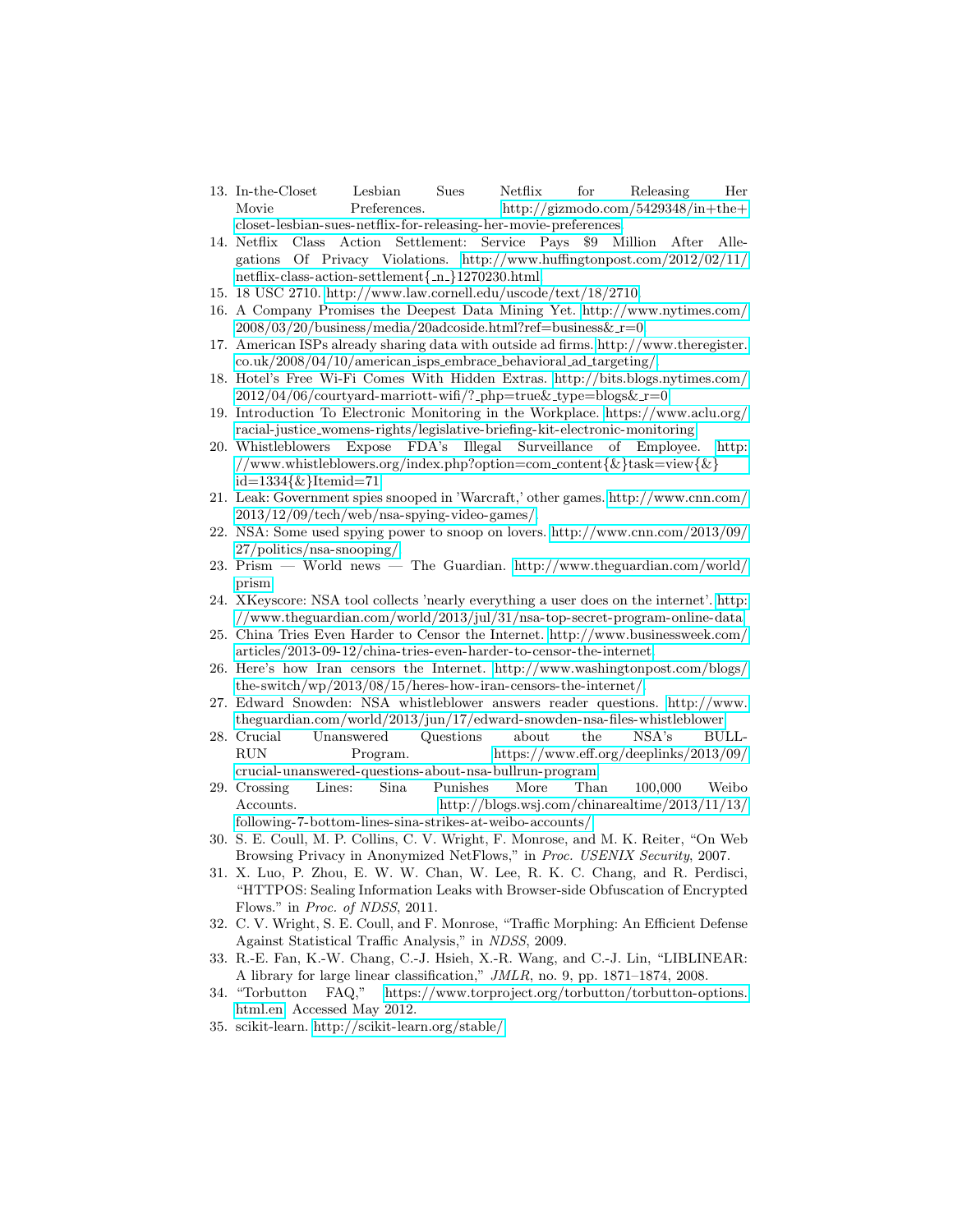<span id="page-26-3"></span>

Fig. 9: Data collection infrastructure.

- <span id="page-26-0"></span>36. C.-C. Chang and C.-J. Lin, "LIBSVM: A Library for Support Vector Machines," ACM Transactions on TIST, vol. 2, no. 3, 2011.
- <span id="page-26-1"></span>37. sofia-ml. [http://code.google.com/p/sofia-ml/.](http://code.google.com/p/sofia-ml/)
- <span id="page-26-2"></span>38. Numpy. [http://www.numpy.org/.](http://www.numpy.org/)

# Appendix A

In this appendix we describe the software system used to collect traffic samples. To allow parallel collection of data, we collected traffic inside a VirtualBox 4.2.16 VM running Linux 12.04 and Firefox 22. We ran 4 VMs at a time on the same workstation with a quad core Xeon processor and 12GB of RAM. We ran only 4 VMs to allow each VM sufficient processor, memory, disk and network resources to prevent any dropped packets or delays in website loading. Since some collection modes require a fresh VM image for each browsing session, we disabled automatic updates in Ubuntu and Firefox as these would have consistently downloaded updates and contaminated traffic samples.

Figure [9](#page-26-3) depicts the software components of the collection infrastructure. The HostDriver managed the collection process, including booting VMs and assigning workloads. The HostDriver shared a folder with each VM containing a user. js file used to configure Firefox caching behavior and list of URLs to visit. To disable the Firefox cache, we set 15 caching related configuration options listed in Firefox source file all. js. Each VM launched the GuestDriver script after boot, which then launched Firefox using the supplied user is configuration file. A Greasemonkey script (version 0.9.20) installed in Firefox then successively visited each of the listed URLs. After each webpage had fully loaded the Greasemonkey script waited 3 seconds to allow for any JavaScript URL redirection. Once any redirection had finished, the script waited an additional 4 seconds to ensure all traffic generated by the page was collected. Greasemonkey then issued a blocking request to a server running locally on the VM which caused the server to stop and restart TCPDUMP, thereby creating separate PCAP files for each sample. Note that we disabled Content Security Policy as several sites had policies which prevented our Greasemonkey script.